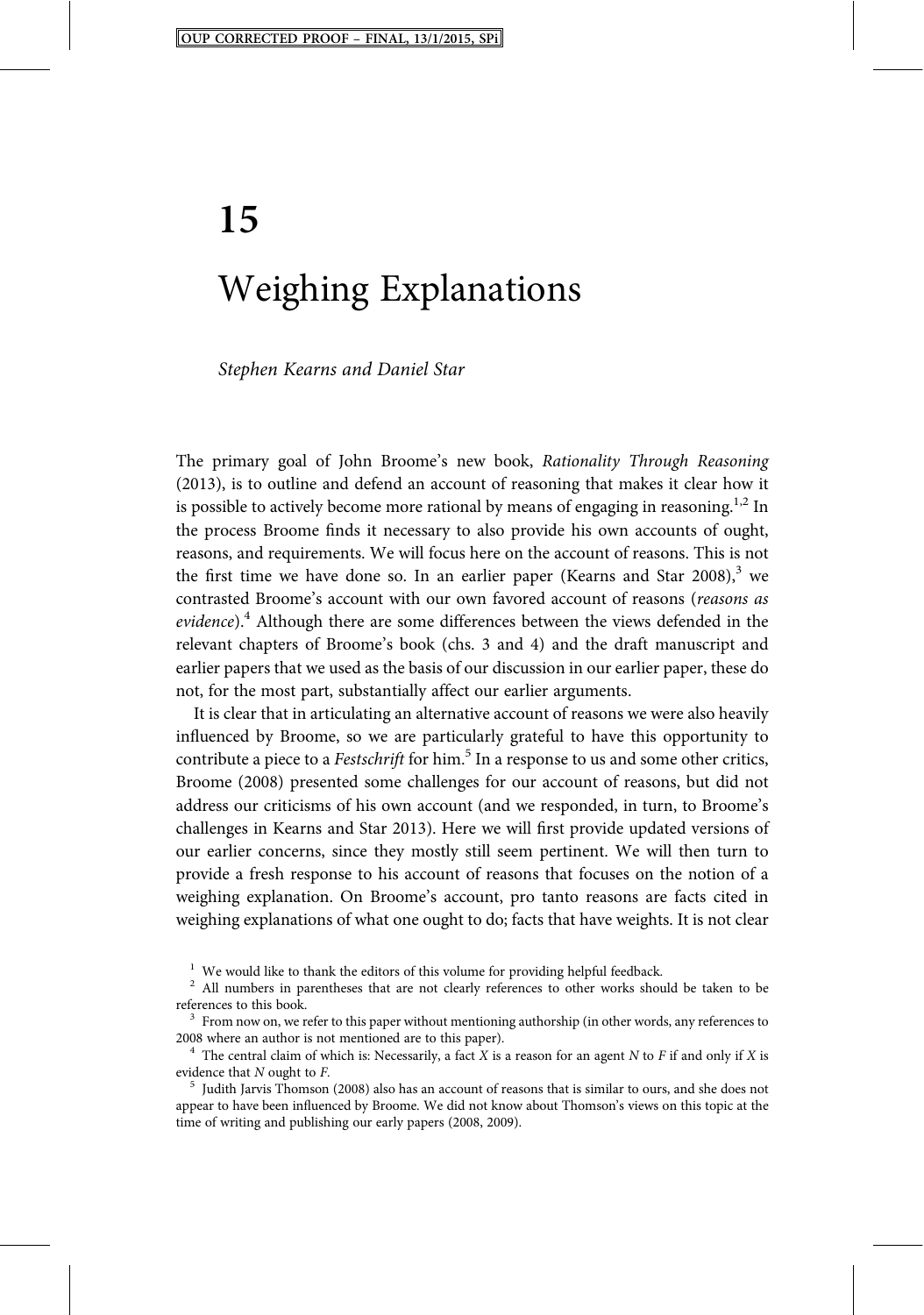to us what the idea that pro tanto reasons have weights really amounts to. While recognizing that a simple analogy with putative non-normative weighing explanations involving physical weights initially seems helpful, we argue that the notion of a weighing explanation, especially a normative weighing explanation, does not ultimately stand up to scrutiny.

## 1 Reasons as Normative Explanations, or Parts of Normative Weighing Explanations

According to Broome there are at least two types of normative reasons: pro toto reasons and pro tanto reasons. The first of these is defined as follows:

A pro toto *reason* for  $N$  to  $F$  is an explanation of why  $N$  ought to  $F$ .

(50)

Broome immediately adds "a  $pro\ to\ to\ reason\ for\ you\ to\ F$  is something that makes it the case that you ought to  $F$ ," and he clarifies what he has in mind when referring to explanations by saying, "An explanation need not be full or complete, and what counts as an explanation may depend on the context" (50). He provides the following examples:

Suppose you ought to visit Mr Reed. The explanation might be that he is the best dentist around. If that is indeed the explanation, it is a pro toto reason to visit him. In a different context, the explanation might be that you ought to visit the best dentist around. This would be a pro toto reason for you to visit Mr Reed, in that context. We now have two alternative pro toto reasons, but they do not compete with each other.

 $(50)^6$ 

Like all of us working on reasons, Broome is well aware that there are clearly nonnormative uses of the word "reason"; in particular there are general "explanatory reasons": "A 'reason' in this sense is more or less synonymous with 'an explanation of '" (46). Given that this is a clear sense of "reason," should we not conclude that pro toto reasons are simply non-normative explanatory reasons (of normative facts), since their structure would seem to require this categorization? Broome responds to this question by saying "The 'reason why' (meaning explanation) bumps into the normative 'ought,' yielding a normative sense of 'a reason' that combines the meaning of both" (50). He immediately admits this is a somewhat "picturesque etymology," but we do not object to this element of his view. On reasons as evidence, it might also be objected that the reasons we take to be normative are not really normative (as distinct from oughts), but we claim that they "inherit" their normativity from oughts. This is less picturesque, but probably not much more illuminative, for all that.

<sup>6</sup> It is a little unclear whether "context" here refers to decision situations themselves, or contexts in which decision situations are described, or either. We take it he means either.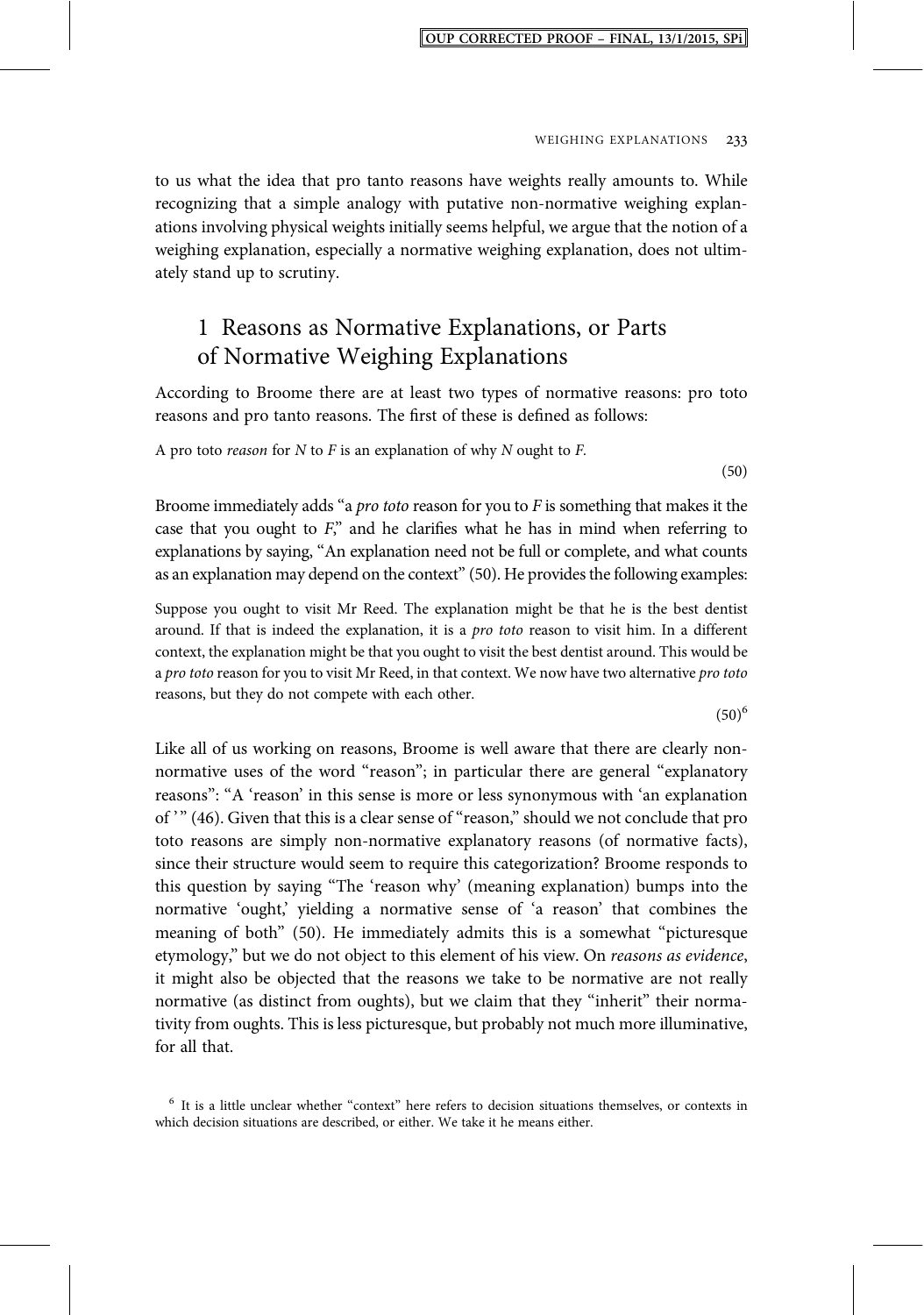The second class of normative reasons that Broome is interested in analyzing are pro tanto reasons. These are reasons that appear to be more or less weighty, and might favor an action that we actually ought not do (pro toto reasons never do this). Broome offers the following "functional definition":

A pro tanto reason for  $N$  to  $F$  is something that plays the for- $F$  role in a weighing explanation of why N ought to  $F$ , or in a weighing explanation of why N ought not to  $F$ , or in a weighing explanation of why it is not the case that  $N$  ought to  $F$  and not the case that  $N$  ought not to  $F$ . (53)

In order to understand this definition, we need to understand what a weighing explanation is, and what a for-F role is. Broome approaches normative weighing explanations by first providing an example of a non-normative weighing explanation that involves a mechanical scale with items of different weights placed on each side of it. When considering such an example, we can explain why the balance tips left (say) by referring to the combined weights of the object on the left and the combined weights of the object on the right and by noting that the combined weight on the left exceeds that on the right (52). In the case of normative weighing explanations, it is the weight of reasons we are considering, rather than the weight of physical objects, and we are looking for an explanation of what an agent ought to do. As for the "for-F role," its presence in Broome's definition is what makes the definition a functional one. This means that, in effect, "a pro tanto reason can be defined without any reference to the for-F role . . . it is something that has a weight, where the weights of reasons combine in some way to determine whether or not you ought to  $F''(54)$ . Weights, then, are more fundamental than for-F roles.

In passing, we have three questions about Broome's account of reasons. These are not really objections, so much as things we would like to see clarified. The first question we have is whether every weighing explanation that you ought to  $F$  (used to locate pro tanto reasons) is also specifying a pro toto reason? Broome says, "The combined weights of the reasons for you to F exceed the combined weights of the reasons for you not to F. That is why you ought to  $F''(52)$ .<sup>7</sup> The "that" here seems to refer back to the whole of the preceding sentence (or, more carefully, the fact that would be picked out in an accurate filling out of the schema provided in the preceding sentence), and we have been told that every  $X$  in a true statement of the form "X is why you ought to  $F$ " is a pro toto reason.

Second, it seems to us that, on Broome's analyses, every pro tanto reason that aligns with an ought (i.e. in every case where there is pro tanto reason to  $F$  and where the relevant agent ought to  $F$ ) is also *ipso facto* a pro toto reason, and that this is true even when the pro tanto reason in question is quite weak and would not be enough to

 $7$  On the same page Broome also says, "We often say you ought to do something because the balance of reasons is in favour of your doing it. When an explanation takes this form, I shall call it . . . a 'normative weighing explanation'."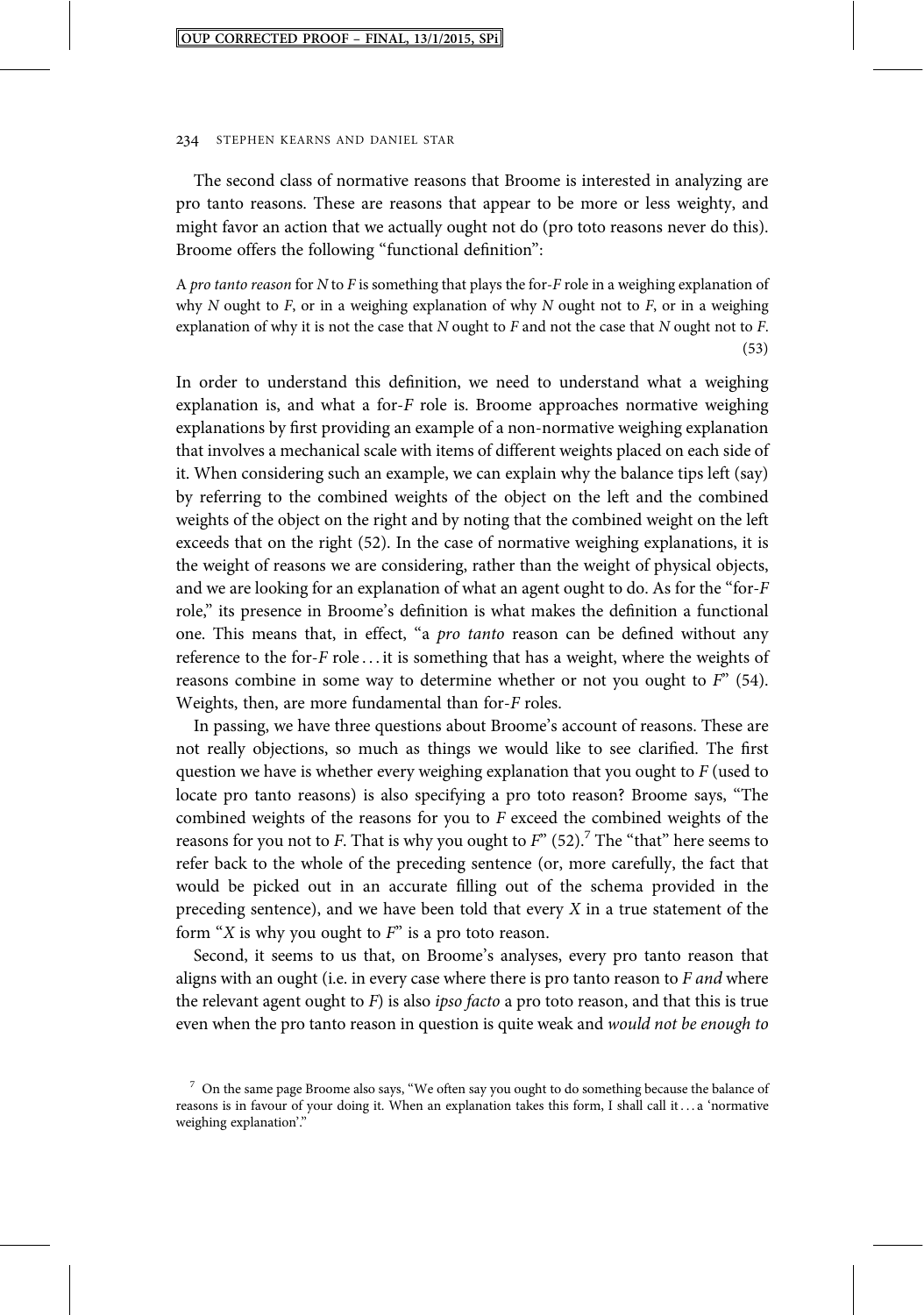determine that one ought to F in the absence of other reasons that align with the ought in question. Is this right? This entailment would certainly not be the case if the notion of a pro toto reason were identical to the notion of a complete reason, but, as just noted, these notions are quite separate.

Why do we think Broome might be committed to thinking that even many very weak pro tanto reasons that happen to align with oughts must be pro toto reasons? This seems to follow from something he says when discussing facts about explanations that he takes to apply to his own account of pro toto reasons:

Although I shall not try to describe the nature of the explaining relation, I do need to say something about the individuation of explanations. Suppose Joanne broke a slate a while ago, and as a result the roof leaks. It rained last night, and today the carpet is wet. When we enquire why the carpet is wet, you might say the explanation is that it rained last night. I might say that it is that Joanne broke a slate. Someone else might say that it is that the roof leaks. We respectively make these statements: "The explanation of why the carpet is wet is that it rained last night", "The explanation of why the carpet is wet is that Joanne broke a slate", and "The explanation of why the carpet is wet is that the roof leaks". Read literally, no two of our statements can be true together. Still, our explanations are not rivals. . . there is really one big explanation of why the carpet is wet. It is a complex fact that includes as parts all the separate facts the three of us described. Each of us is picking out a part to stand in for the whole. We call it the explanation because it is standing in for the one big explanation. . . . Which part we pick out will depend on our context: our background knowledge, our interests in the matter and so on.

(48–9)

Notice that it is a feature of the example Broome uses that certain facts that count as explanations fail to be sufficient conditions for the obtaining of the fact that they explain (the missing slate will not make the carpet wet in the absence of bad weather). Consider the following example. Suppose Jake has promised to meet a friend in ten minutes, and is walking to meet him (we include this fact merely in order to ensure we are talking about a case involving pro tanto reasons). Suppose Jake comes across a person needing urgent medical assistance, which will require a trip to an emergency ward. Fortunately she is lying next to a Mercedes that has been left unlocked with keys still in the ignition. Jake judges that, despite the promise to his friend which he will not be able to fulfill if he drives to the hospital, he ought to drive her to the hospital. A bystander might correctly say, The explanation of why he ought to drive her to the hospital is that she needs urgent medical assistance. A different bystander might correctly say, The explanation of why he ought to drive her to the hospital is that there is an unlocked Mercedes parked nearby. If these claims are both appropriate (and we think they are, since, as Broome indicates, what is left out can depend on background knowledge), $^8$  then there seem to be two possibly problematic consequences: (1) the fact

<sup>&</sup>lt;sup>8</sup> It might be thought that, "The explanation of why he ought to drive her to the hospital is that there is an unlocked Mercedes parked nearby," would not be a true sentence expressed in, or about, the imagined context. It is important to bear in mind Broome's point about background knowledge. Imagine the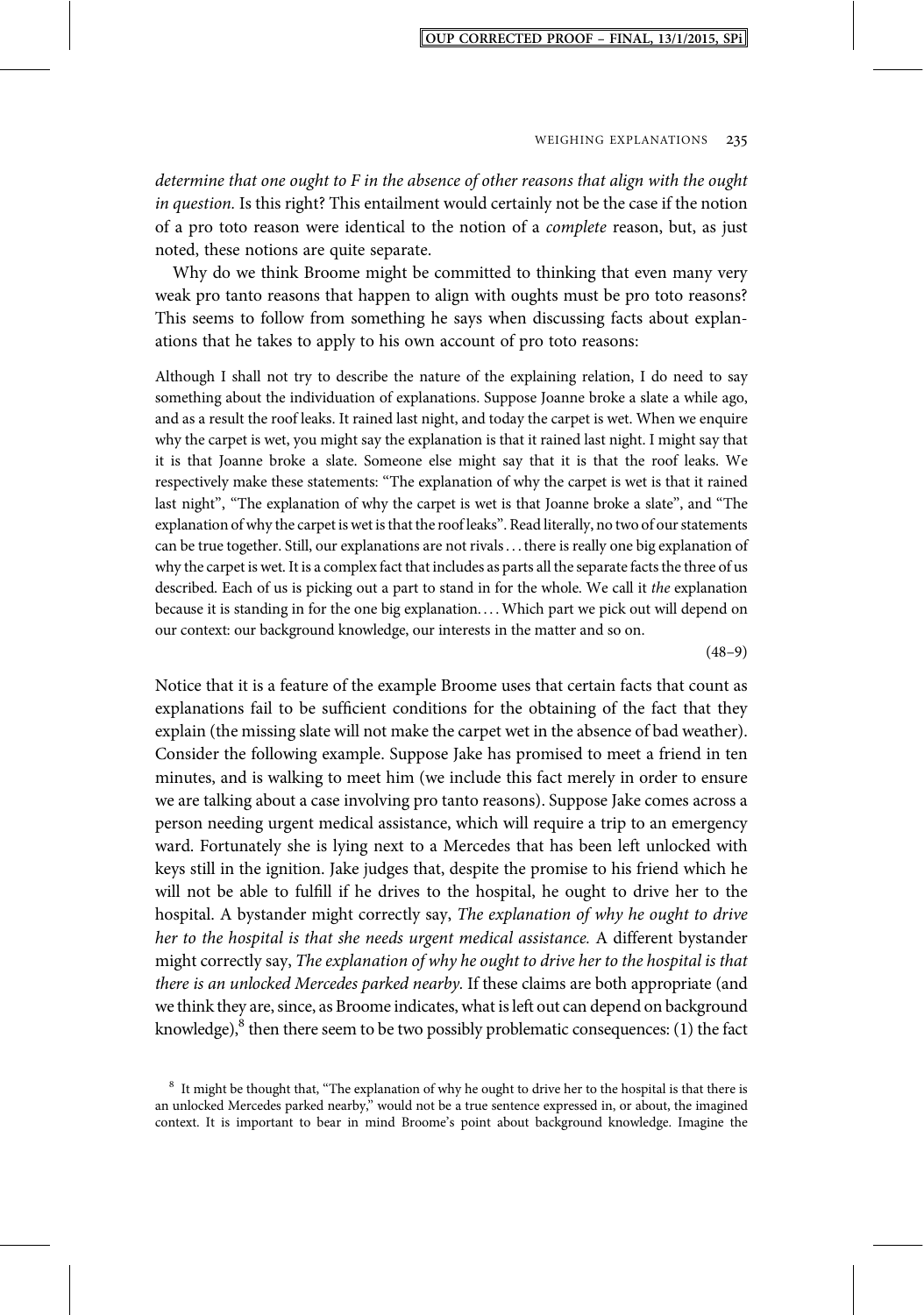that there is an unlocked Mercedes parked nearby gets to count as a (pro toto) reason, even though many would class it as a mere enabler;<sup>9</sup> and (2) the fact that there is an unlocked Mercedes parked nearby gets to count as a pro toto reason, even though it clearly is not a sufficient condition in this context for it being the case that one ought to drive to the hospital.

Now let us alter the example a little to make a third point. Suppose the person encountered is clearly merely somewhat unwell and probably should see a doctor soon, rather than in obvious need of urgent medical care, and let us suppose also that Jake has always wanted to drive a Mercedes, and let us also suppose that the law of the land happens to say it is legal to borrow unlocked cars in situations such as the one he is in, and that he will impress some friends standing nearby, and so on. This is intended to be a sketch of a case where none of the reasons that favor driving the car to the hospital are individually strong enough to justify doing so, but together do justify doing so (there presumably will be such cases, so we need not worry that our example has become a little outlandish). Then it will turn out that (3) none of these pro toto reasons is really sufficient to make it the case that Jake ought to drive the car.

One response Broome might have to these concerns is to say that we have misunderstood his proposal: the reason "The explanation why..." statements can be piled on top of each other without fear of contradiction is because each such true proposition expressed is really extensionally equivalent (for they purposely refer to the complete explanation, merely by explicitly highlighting one part of the explanation). The worries just expressed do not seem to get off the ground if this is true, but it means that for every ought that can be explained using a pro toto reason, there is, strictly speaking, only one pro toto reason, and that is the complete explanation. Admittedly, this is a reasonable way of reading the quotation we provided immediately above, but we are not convinced that this is the best way of explaining why explanatory statements of one and the same fact can often be piled on top of each other. More crucially, it does not fit well with the definition of a pro toto reason as "an explanation of why  $N$  ought to  $F$ " (50, our emphasis), and with the quotations we provided at the beginning of this section—they explicitly state that there is often more than one pro toto reason in play in relation to any one ought fact, and that pro toto reasons need not be complete explanations.

Our third question is related to our second. Broome claims that "the relation of explaining is the relation of making so" (48), but it seems to us that there is

following dialogue: He ought to drive her to the hospital.—How could that be the case? He left his car at home.—Oh, but the fact that there is an unlocked Mercedes nearby is what explains why he ought to drive her to the hospital. Of course, a complete explanation would include something about the fact that driving to hospital is the best means available, but that does not render the last sentence in the conversation false. In any case, we could use a different example to make our points here.

<sup>9</sup> Full disclosure: it seems we defenders of reasons as evidence also have to accept that enablers are reasons, since they are evidence concerning what one ought to do (see Fletcher 2013 and Setiya 2014). We do not think this is too bad, actually, but many would disagree with us about this.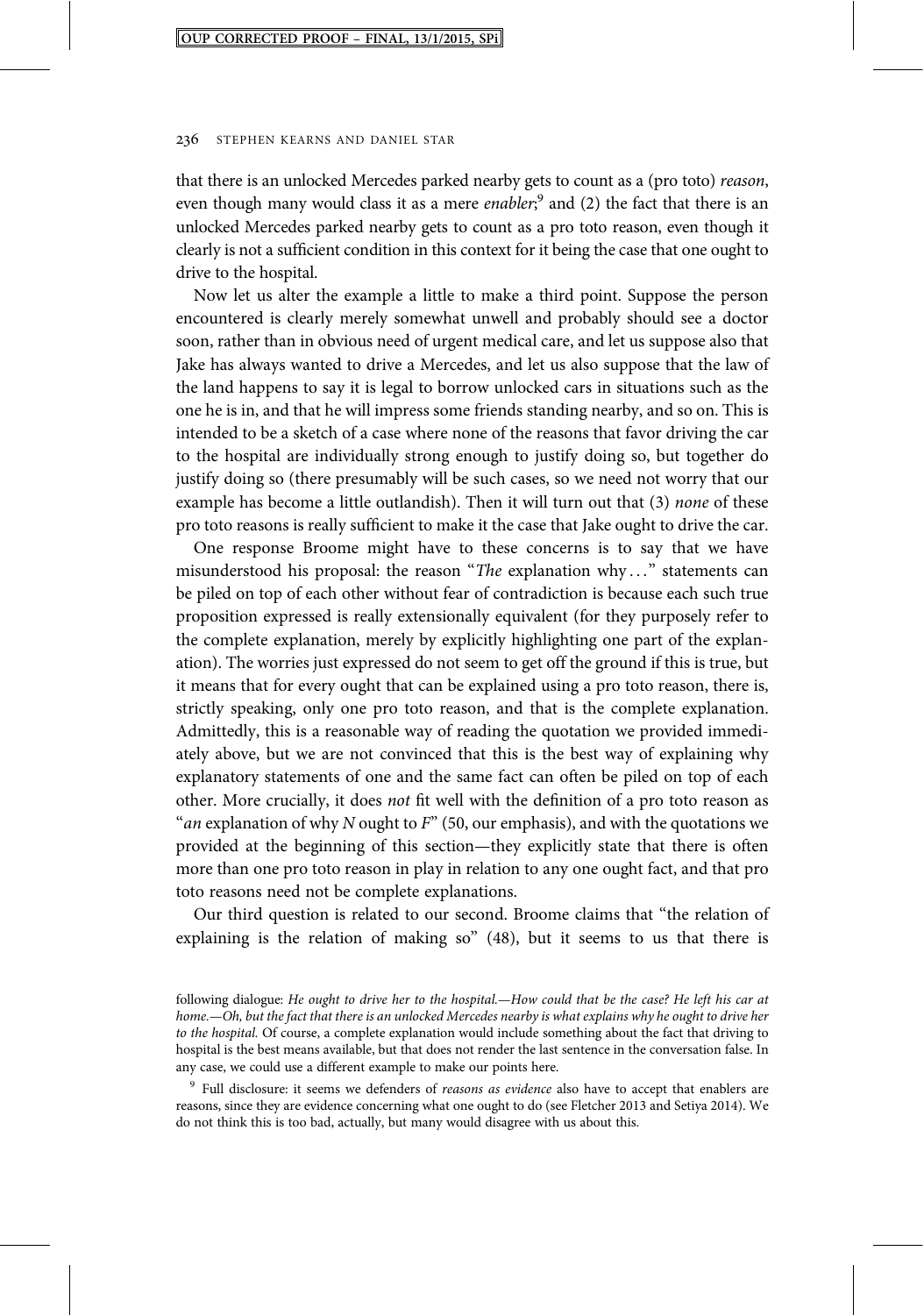something to be said for the view that none of the weak reasons in favor of going to the hospital in the second, altered case above individually make it the case that one ought to drive to the hospital, even though together they do (and even though they might be cited in true and informative "The explanation why he ought ..." statements). It seems plausible to us that the relation of "making it the case that" should be reserved for a stronger metaphysical relation (perhaps a grounding relation) than the mere explanatory relation, which does seem somewhat more interest-relative, hence somewhat less metaphysically robust. The question is: how metaphysically robust are explanations meant to be on Broome's account? This is an important question, because, given Broome's account of reasons, it directly bears on the question of how metaphysically robust reasons are meant to be.

## 2 The Objections of "Reasons: Explanations or Evidence?"

Our earlier paper provided seven key objections to Broome's account of reasons. We take some of these to be stronger than others. Here is a brief restatement of our key objections. (In most cases, we have had to omit aspects of, or variations on, these objections; aspects and variations that tend to strengthen them.)

**i. The deliberative role of reasons.** We take it to be a truism about reasons that they play an essential role in actual deliberation with respect to answering the question, What ought I do? (2008: 40–2). Typically, one works out what one ought to do in the situation one finds oneself in by considering the reasons that apply to one in this situation; one generally does not first know what one ought to do, and only then ask oneself what reasons are applicable. On the other hand, explanations, or parts of explanations, of any facts are things we reason our way towards only after we have an explanandum in sight. The view that reasons are parts of explanations of ought facts, whilst not strictly inconsistent with the view that practical reasoning typically starts with a grasp of specific reasons in combination with ignorance about specific ought facts (explanans on Broome's account) and works towards conclusions about what specifically ought to be done (explanandum on Broome's account), certainly prima facie conflicts with this truism. At the very least, we are owed an account of what explains the truism (or, alternatively, convincing grounds for rejecting it). We will see this objection is also connected to another objection, (v) below.

**ii. The "for-F role" in normative weighing explanations.** It might be thought that Broome fails to provide a non-circular analysis of pro tanto reasons, since one might suspect it is impossible to understand what a "for-F role" is independently of an understanding of what it is for facts to count in favor of acts (and beliefs, etc.). This is one place where what Broome says in his book is more straightforward and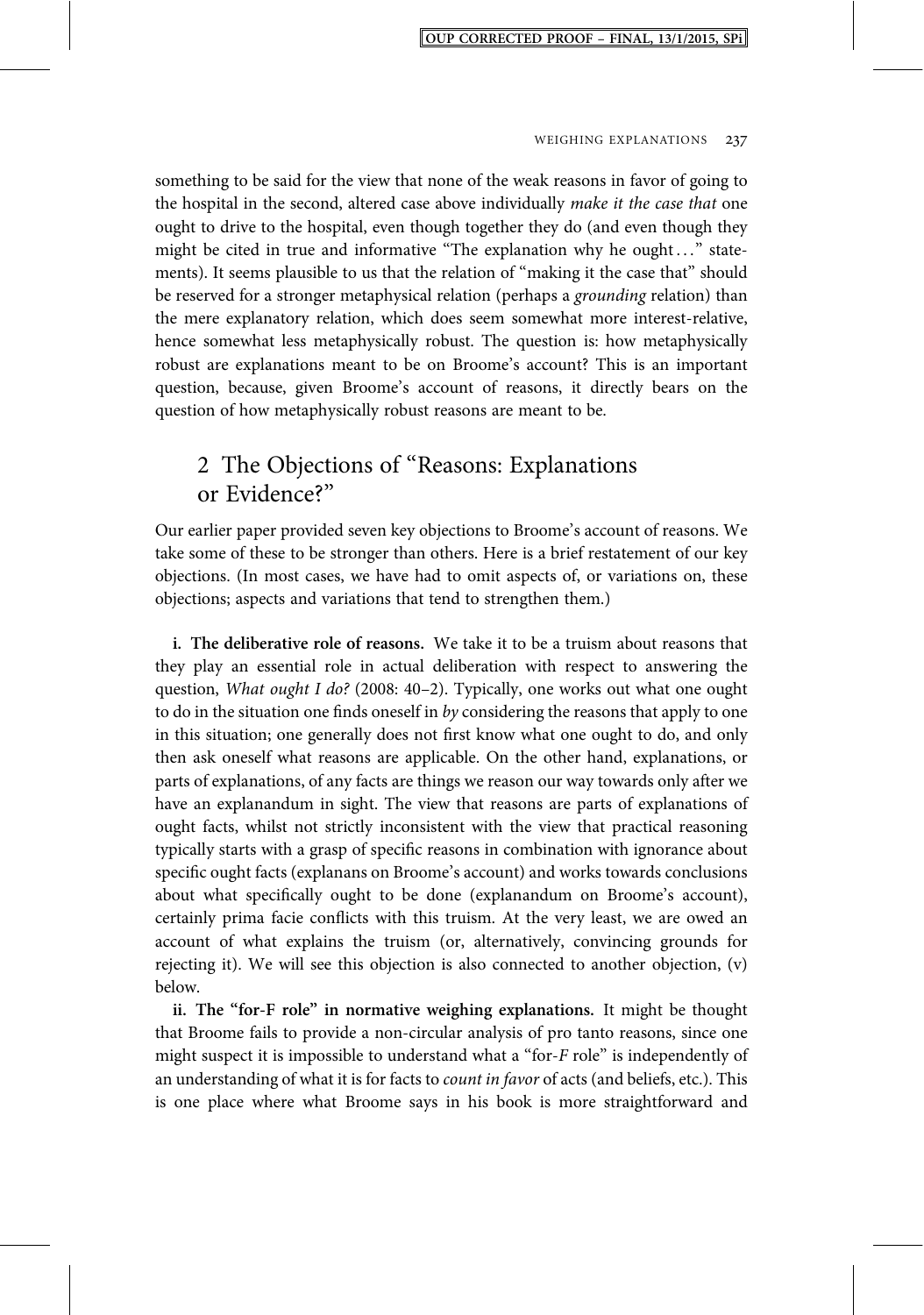satisfactory than the manuscript we were responding to in our earlier paper (2008: 42–4). As noted above, he now takes the "for-F role" to simply stand in for the weight of the relevant reason involved in any case. One might still ask: is it possible to understand the idea that normative reasons have weights, prior to an understanding of counting in favor? Broome clearly thinks it is (54). We are not so sure about this.

Of course, in one way we can obviously understand "weight" independently of "counting in favor," and that is in the common, non-normative use of "weight," as when we consider physical scales. But the physical examples are meant to be metaphorical. Might we come to understand normative weight via first understanding physical weights and then making use of a metaphor? Perhaps this might work when we are considering the adoption of a theory of reasons, but this seems like a highly questionable hypothesis when considering how actual ordinary agents come to an appreciation of the weight of reasons early in life (say). Broome might object that it does not matter for his purposes whether agents actually come to understand that reasons have weights prior to understanding that they count in favor; what is crucial is that agents could do so. Perhaps they could; we are just not so sure of this.

**iii. The mystery of the weight of reasons.** In any case, we now think Broome's way of explaining what a "for-F role" is leads to a more important objection, and that is that Broome leaves it utterly mysterious what it is for a reason to have a weight (2008: 44–5). One way of putting this objection is to consider his account of reasons in relation to both the primitivist account endorsed by T. M. Scanlon and Derek Parfit (according to which no informative analysis of "reason" is possible) and our own analysis of reasons. At first blush, it may seem that Broome's account of reasons improves on the primitivist account: after all, he seems to offer an analysis where the primitivist account embraces a pessimism about the possibility of being able to do so. But if we are now to take the concept of normative weight as basic, it is not clear that Broome's analysis is really more satisfactory than the primitivist analysis.<sup>10</sup> Defenders of reasons as evidence, on the other hand, may be able to explain weights in other terms. We will say more about weights in the last section of the chapter.

<sup>10</sup> It might be objected that *reasons as evidence* does not really fare particularly well on this front, since it leaves ought unanalyzed (we have suggested that we can analyze evidence in terms of epistemic probability). Our objection is that Broome leaves both ought and weights unanalyzed. Defenders of reasons primitivism sometimes think they can at least explain oughts in terms of reasons. Regarding weights, Scanlon (2014: 111) rejects the view that weights are real, independent properties of reasons: "I conclude that there is no non-normative coin or normative coin, in terms of which the strength of reasons, considered on their own . . . can be expressed. . . . The strength of a reason is an essentially comparative notion, understood only in relation to other particular reasons" (he goes on to add that his approach to understanding the strength of reasons is "top-down," working from general principles that express normative relations concerning sufficient and conclusive reasons). Reasons primitivists (and others) often use the term "strength" rather than "weight," but we take these terms to be roughly equivalent when attributed to reasons; at least, we see no particular lessening of the element of mystery when one word is used rather than the other (and, absent the adoption of something like Scanlon's "top-down" approach, reasons primitivists are not in a better position than Broome, in this respect).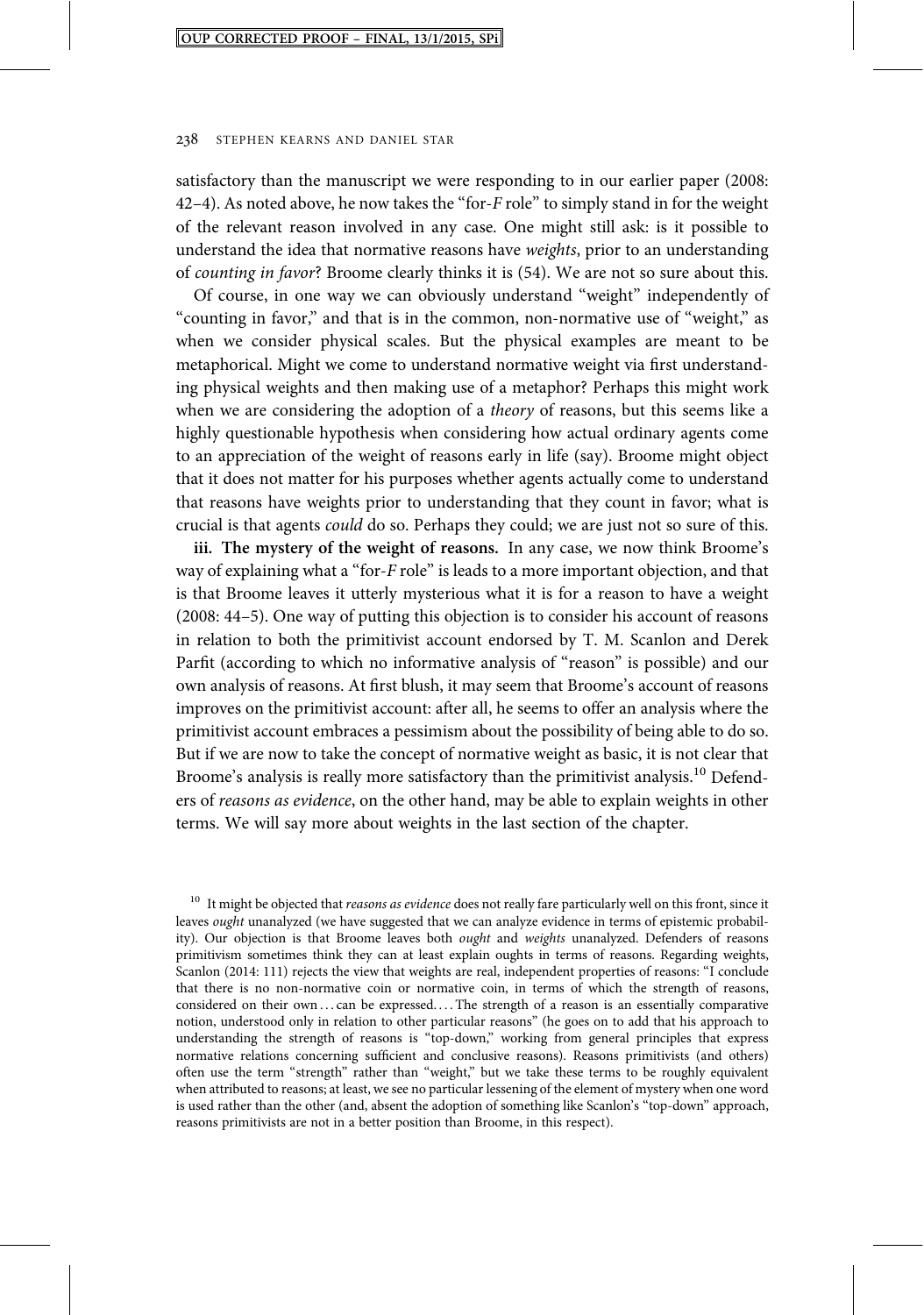**iv. Ambiguity concerning "reason," or defining "reason" disjunctively.** This objection can be simply stated (2008: 45–6). According to Broome, there are two types of normative reasons: pro toto reasons, which are explanations of ought facts, and pro tanto reasons, which corresponds to *parts* of normative weighing explanations. Broome may be happy with there being two senses of (normative) "reason," but there do not seem to be any independent grounds for thinking that (normative) "reason" is ambiguous in this way. An alternative to postulating an ambiguity here is to combine both definitions of "reason" that Broome provides in order to form a disjunctive definition (2008: 35); the problem then might be said to be that such a disjunctive definition, combining reference to both weighing and non-weighing explanations, is not sufficiently unified. It certainly does not appear to cut nature at its joints (something one might hope for with definitions).

**v. Too few reasons.** Broome explicitly rejects the idea that facts that are (merely) evidence that you ought to  $F$  are, or provide, reasons to  $F$ , even when they are conclusive evidence that one ought to  $F$  (51). Here, it is fair to say, Broome is in agreement with many philosophers working on reasons. And when asked to assess, for instance, the claim that the fact that a minister accepted a bribe is a reason for him to resign alongside the claim that the fact that a reliable newspaper has reported that a minister ought to resign is a reason for him to resign (or similar pairs of claims), we have found audiences often intuitively judge that the first claim is true and the second false (in the relevant circumstances). Broome clearly shares this intuition, but he does not present much of an argument for it being correct (one may take his claim that evidence that one ought to  $F$  does not *explain* why one ought to  $F$  as a crucial step in an argument here, but this argument would rely on his account of reasons being correct, and, in any case, as we point out in (vi), he seems to say elsewhere that evidence in general does very often explain why one ought to  $F$ , so it is not clear why evidence that one ought is special in this respect). We agree with Mark Schroeder (2007: 92–7) that negative existential intuitions about reasons are often misleading, and that much can be done to dispel such intuitions by focusing on conversational pragmatics. $11$ 

We also think that there is a serious danger that the denial that evidence that one ought can provide reasons for action will lead to a too few reasons problem (2008:

<sup>11</sup> On Schroeder's Humean account of reasons, there is a reason for you to eat your car (it contains iron). The argument that Schroeder provides appeals to Gricean maxims; the defender of reasons as evidence might hope to also do this, but the precise form of the argument will need to take a different form (Schroeder relies on the reasons in question being very weak, but we cannot rely on that assumption, for a start). Even so, assuming Schroeder's argument is successful, it is very odd to think that the fact that your car contains iron is a reason to eat your car while the fact that a reliable book says you ought to eat spinach (one might imagine the author knows but does not say that spinach contains iron) is not a reason to eat spinach. Some philosophers worry that allowing for as many reasons as we do creates a counting problem (as it would unjustifiably license the continual adding together of the weights of reasons that are not independent of each other); we deny that there really is a problem of this kind (see Star 2011: 93–4, forthcoming).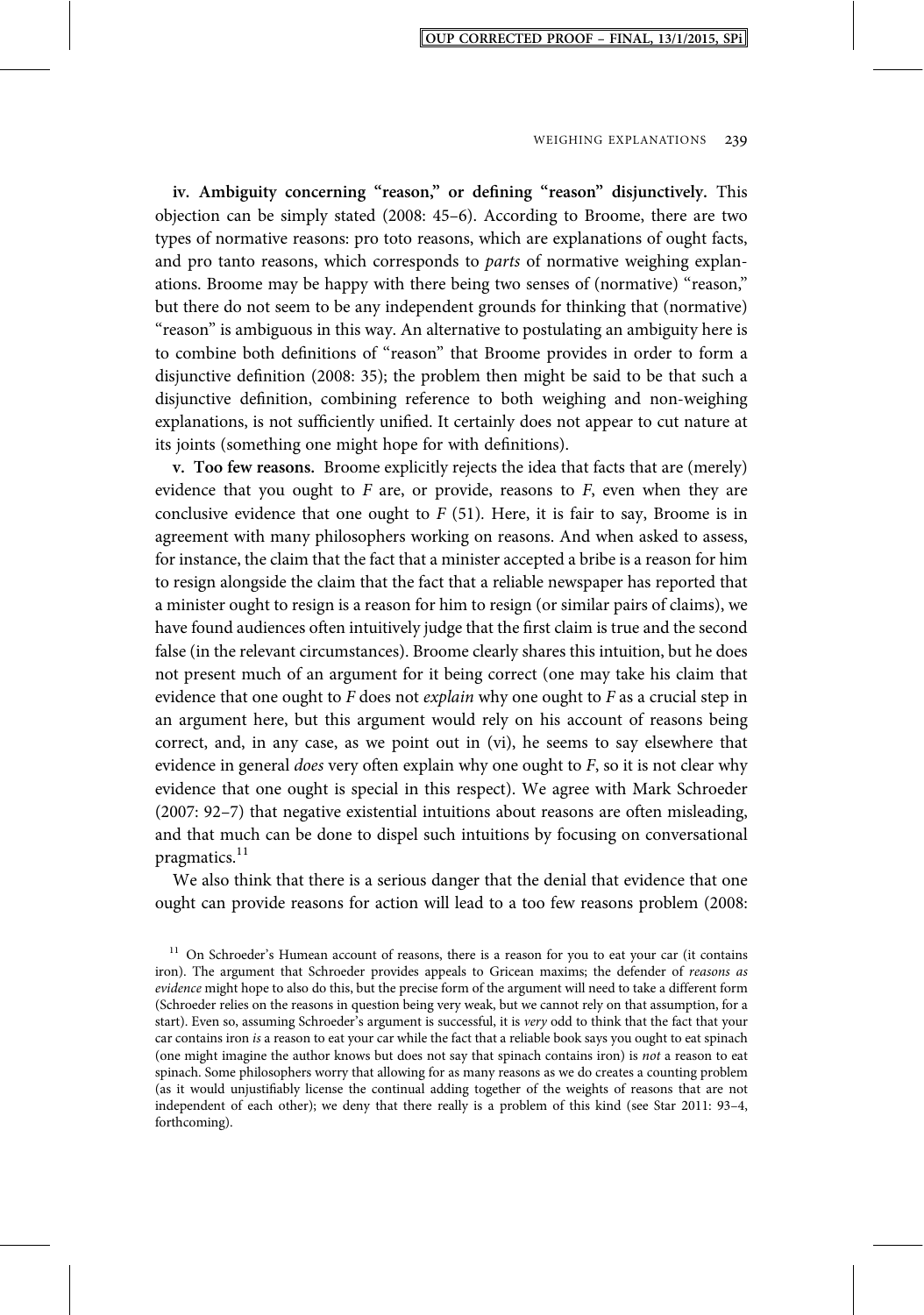48–9; 2009: 233–4). From the perspective of fundamental normative ethics, conceived of as a project that attempts to articulate and defend fundamental ethical principles, many of the mundane facts that we commonly take to be reasons are not really fundamental explanations of what we ought to do. If hedonistic utilitarianism were true (for instance), then the fact that an act would produce pleasure would be fit to be part of a fundamental explanation of why one ought to do that act, but the fact that an act would be the fulfilling of a promise would not be part of such an explanation. Assuming one thinks there is a point to the project of normative ethics (as we do), it is not at all attractive to suppose that it is only the features mentioned in fundamental explanations that get to count as reasons, since this would make too many of our ordinary reason claims false (which, as well as being very counterintuitive, would not fit well with the deliberative role of reasons discussed above).<sup>12</sup>

Of course, Broome need not think that it is only facts cited in fundamental explanations of ought claims that get to count as reasons, but this is precisely why we wonder why he is so sure that evidence that one ought to  $F$  cannot nonfundamentally explain why one ought to F. If a reliable book says one ought to eat cabbage, why can that not non-fundamentally explain why one ought to eat cabbage? After all, there does seem to be something remiss about not following the advice, even if it turns out a reliable book (or a reliable doctor, say) is wrong on this occasion (and there are cases where not following testimony that provides evidence concerning what one ought to do seems morally wrong, e.g. if a reliable doctor claims a drug will save a child's life and requires the consent of a parent).

Furthermore, we take it that testimony can provide reasons for action in virtue of the fact that it can reliably indicate what one ought to do. Assuming Broome does not wish to claim that only (parts of) fundamental normative explanations provide reasons, general non-fundamental facts will not invariably coincide with fundamental reason facts, but will instead merely reliably indicate the presence of such facts. From this perspective, facts like the fact that a newspaper has reported a minister ought to resign and facts like the fact that a minister accepted a bribe seem to be on a par.<sup>13</sup>

 $12$  To be clear: this is not meant to be an objection to utilitarianism. Rather, we are simply saying that the utilitarian can and should adopt an account of reasons that allows the fact that an act would be the fulfilling of a promise to count as a reason. Star (forthcoming) argues that reasons as evidence best elucidates the relation between fundamental and derivative reasons in a way that respects both ordinary virtue and normative ethical theory.<br> $13$  The difference in the extent to which each of these facts *reliably indicates* that he ought to resign is a

difference in degree only. Depending on the details of one's favorite normative ethical theory, one might need to describe a fairly outlandish case to have it come out that accepting a bribe on this occasion is not accompanied by a fundamental ethical reason, but it will be possible to do so, unless the ethical theory recognizes bribes as fundamental reasons, or something always entailed by bribes, e.g., perhaps, deception, but then we could just use some other example following the same general recipe.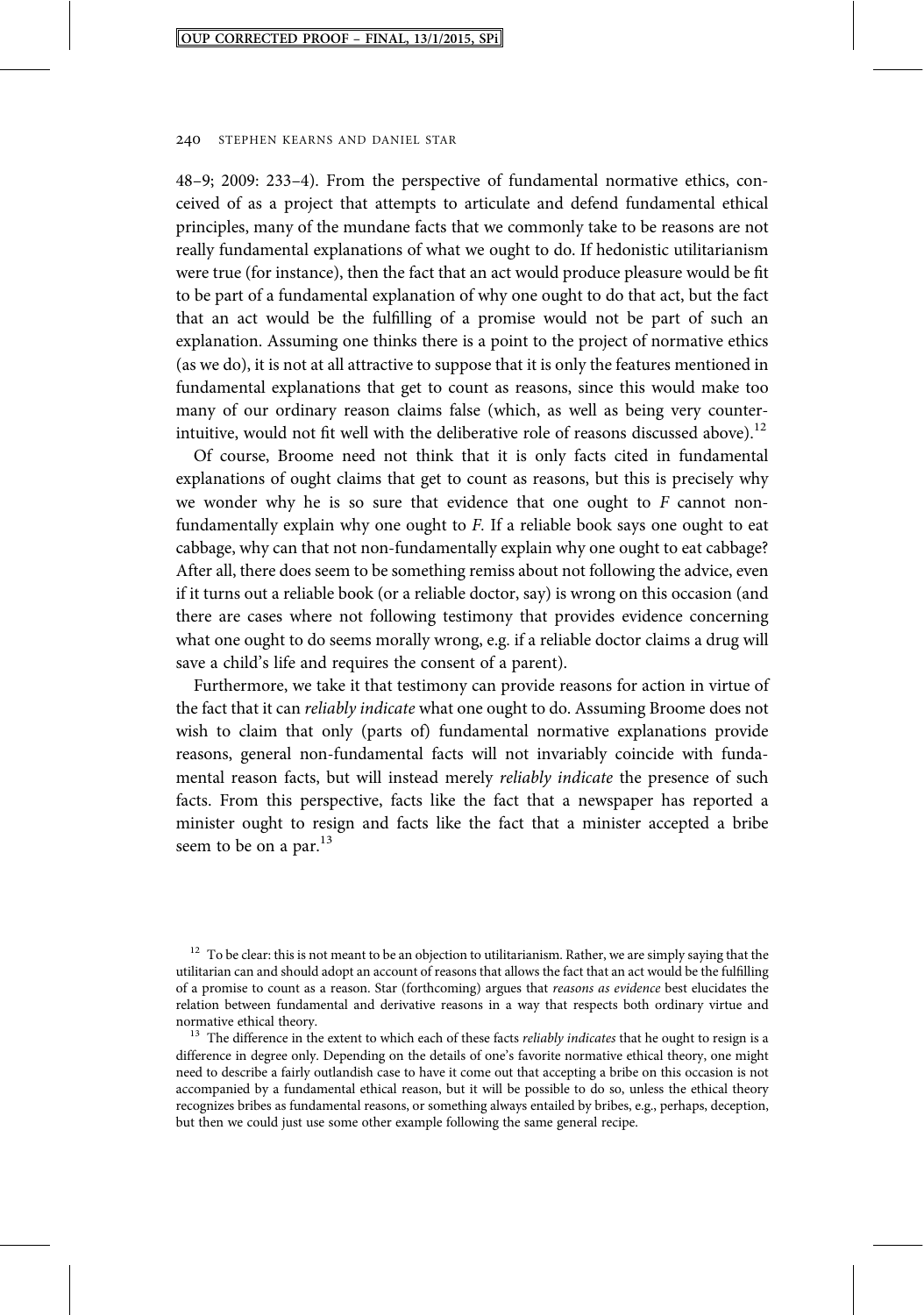**vi. Ought and evidence.** Broome's denial that evidence provides reasons seems to be in tension with his account of ought. Here we must ignore many subtle features of Broome's discussion of ought, and cut to the chase: he takes the central ought (the ought that the rational requirement of Enkrasia applies to) to be the prospective ought, and not the objective ought (40–4). Broome takes it that it is easiest to illustrate the difference between these oughts by focusing on situations where consequentialist moral claims at a very general level might apply; here the objective "ought" (Broome is not sure that there really is such an ought) will be determined by actual outcomes, independent of evidence, but the prospective ought will be determined by prospects, which are dependent on the probabilities of outcomes. Broome thinks that the school of thought that the probabilities in question are to be explained in terms of available evidence gets the right results much of the time, but, for reasons that are fairly complex, it ultimately needs to give way to the main alternative school of thought, namely that the probabilities in question are purely subjective (i.e. the probabilities that Bayesian subjectivists focus on). At no point is there a parallel to his blanket refusal to allow that evidence that one ought to  $F$  can be a reason. He concludes, "Prospective oughts. . . are subjective only within limits. Your subjective probabilities must be constrained by the evidence. . . but evidence does not always determine all of the probabilities. It may leave a gap, and if it does Bayesians fill the gap with subjective probabilities" (44, emphasis added). To simplify in a way that we hope Broome will not mind (he does, after all, seem very sympathetic to the evidencebased account of probability): to a considerable although not complete extent, evidence will determine what we ought to do.

Now our criticism is fairly easy to state: given that Broome believes that, to a large extent anyway, evidence explains what one ought to do, it seems that his claim that evidence that one ought to  $F$  cannot be a reason is unwarranted, given that reasons are, on his own account, parts of explanations of why one ought to F.

**vii. Fundamental ought facts.** The following seems like a very plausible claim: "if one ought to  $F$ , then there is a reason to  $F$ "; otherwise, an agent might do something which they rightly take to be something they ought to do at the same time as thinking there is no reason at all to do it! It also seems reasonable to suppose that some ought claims or principles are fundamental, in the sense that the truth of these claims is not something that can be further explained. Whether the correct fundamental ethical theory is consequentialist or non-consequentialist, it seems likely that the principle(s) at the foundation of this theory may lack further explanation. If it is also the case that reasons are parts of explanations concerning what agents ought to do, then it will not be true of fundamental oughts that "if one ought to  $F$ , then there is a reason to  $F$ " (2008: 53).

We now think that Broome can avoid this objection by utilizing the machinery of *requirements* (provided in ch. 7) to hold on to "if one ought to  $F$ , then there is a reason to F<sub>i</sub>," while holding that there are no unexplained oughts. On his view,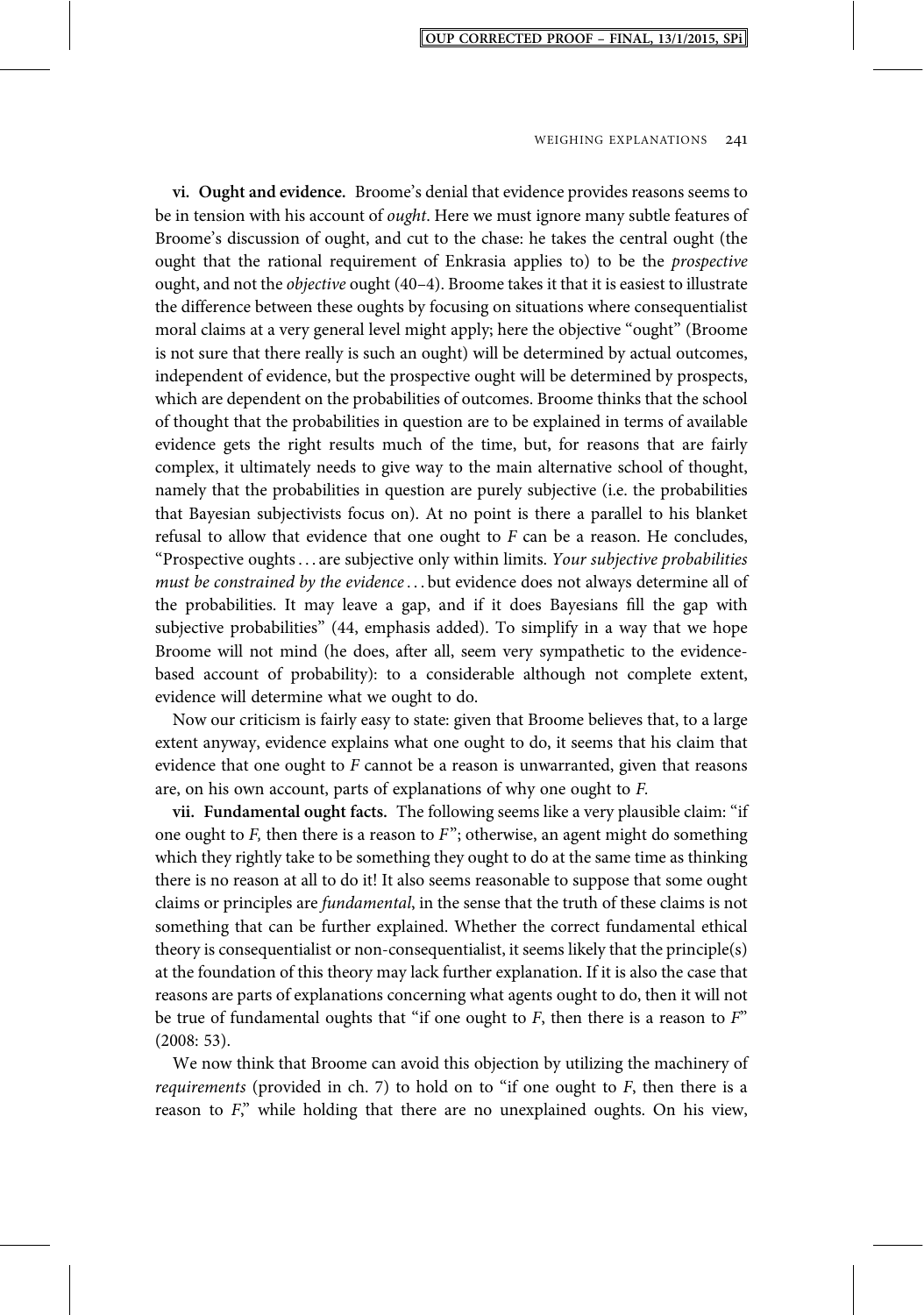fundamental ethical principles are best cast in terms of normative requirement claims, rather than ought claims. For the sake of simplicity, assume moral requirements override other types of normative requirements (we assume this solution will also work with more complex theories of the way normative requirements of different types interact). Whenever one is morally required to  $F$ , this requirement for example, to respect autonomy, or, say, to maximize total expected welfare—will be a pro toto reason to F; or, in other words, the requirement will explain why one ought to  $F^{14}$ 

# 3 Weighing Explanations

As we mentioned above, it is clear that Broome thinks that the important class of reasons generally referred to as pro tanto (i.e. all reasons that may be weighed) are to be analyzed by reference to weighing explanations. It is thus crucial that, as long as we think that there are indeed pro tanto reasons (an assumption that seems very safe to hold to), there actually must be some genuine weighing explanations. We will now present a new line of argument for the conclusion that there are, in fact, no genuine weighing explanations. This may appear to be a rather strong conclusion, so it is important that we proceed by first paying careful attention to Broome's account of weighing explanations.

#### Mechanical weighing explanations

Broome begins his discussion of weighing explanations in general by describing mechanical weighing explanations:

How does a mechanical weighing explanation go? Suppose a balance tips to the left. A typical weighing explanation of why it does so will go like this. There is at least one object in the lefthand pan, and there may be one or more objects in the right-hand pan. Each object has a weight. The combined weights of the objects in the left-hand pan exceed the combined weights of the objects in the right-hand pan. That is why the balance tips left. (In the theory of mechanics, the word "weight" refers to a force, which is a vector. I am not using it that way, but colloquially, to refer to a scalar magnitude.)

(52)

Broome then contends that this is analogous to weighing explanations of normative facts:

Suppose you ought to F. If there is a weighing explanation of why, it takes an analogous form. There is at least one reason for you to F, and there may be one or more reasons for you not to F. Each reason has a weight. The combined weights of the reasons for you to  $F$  exceeds the combined weights of the reasons for you not to  $F$ . That is why you ought to  $F$ . In this analogous

<sup>&</sup>lt;sup>14</sup> It is no accident that Broome is careful to note in the earlier chapter on reasons that the facts that are pro toto reasons may themselves be normative facts (51).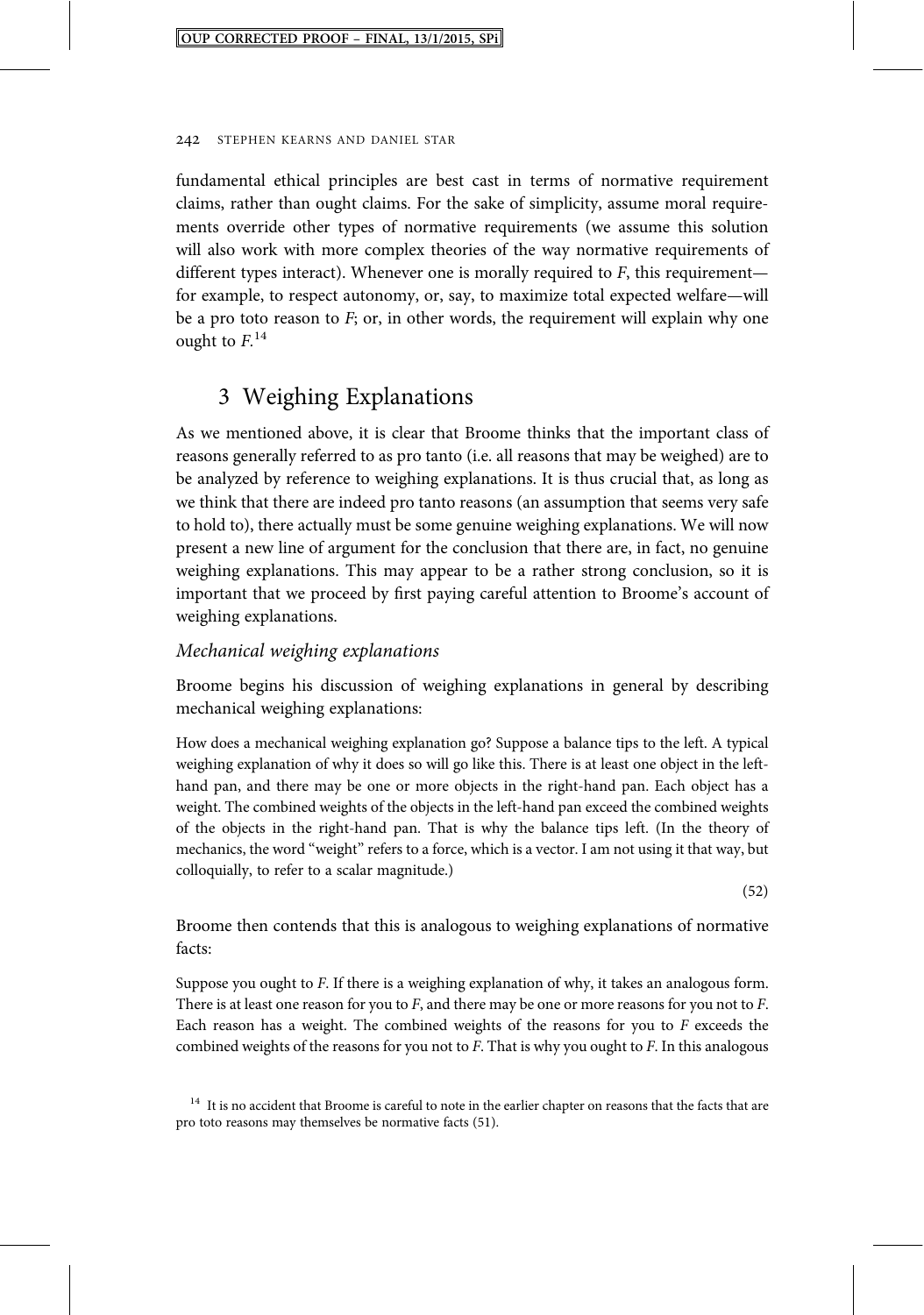explanation, the fact that you ought to F is the explanandum, and analogous to the fact that the balance tips left. A reason for you to  $F$  is analogous to an object in the left-hand pan, and a reason for you not to  $F$  is analogous to an object in the right-hand pan.

(52)

#### Broome*'*s examples of normative weighing explanations

Broome provides two main examples of supposed weighing explanations of normative facts. The first runs as follows:

Suppose you ought to bring some wine to the party, and suppose the explanation of why is this. You promised to bring some wine, and you ought to keep your promises unless significant harm will result from doing so. In this case, suppose the only harm that will result is the cost to you in money and inconvenience of buying the wine, and this is not significant.

(55)

Broome provides the following gloss on why this is a good candidate for being a weighing explanation:

In favour of your bringing some wine is your promise. Against is the cost. Your promise plays the for-bringing-wine role in the explanation. It is therefore a pro tanto reason to bring wine. The cost plays the against-bringing-wine role. It is therefore a *pro tanto* reason not to bring wine. The promise is a reason of greater weight than the cost.

(56)

Here is Broome's second example, and his reasons for considering it a weighing explanation:

Suppose you are choosing between Montreux and Marrakesh as places to visit. Suppose that you ought to choose Montreux, on the grounds that it is a pleasant resort and not so far away as Marrakesh, though less exotic. The explanation of why you ought to visit Montreux is a weighing one. In favour of visiting Montreux are its pleasantness and proximity. Each plays the for-Montreux role in the explanation. They are pro tanto reasons for you to visit Montreux. Against visiting Montreux is the exoticness of the alternative, Marrakesh. That plays the against-Montreux role. It is a pro tanto reason for you not to visit Montreux. The reasons for visiting Montreux outweigh the one for not doing so.

(56)

Broome uses this example to illustrate his distinction between particular reasons and general reasons:

The explanation could be filled out in more detail. Montreux's pleasantness consists in its beautiful views, cosy restaurants, opportunities for lake cruises and other pleasant features. Its nearness means your journey will add less carbon dioxide to the atmosphere. On the other hand, the exoticness of Marrakesh consists in teeming bazaars, belly-dancing and opportunities for camel rides. One reason for visiting Montreux is the beautiful views. Another is the cosiness of the restaurants. A reason for not visiting Montreux is that going instead to Marrakesh will allow you to take a camel-ride. And so on.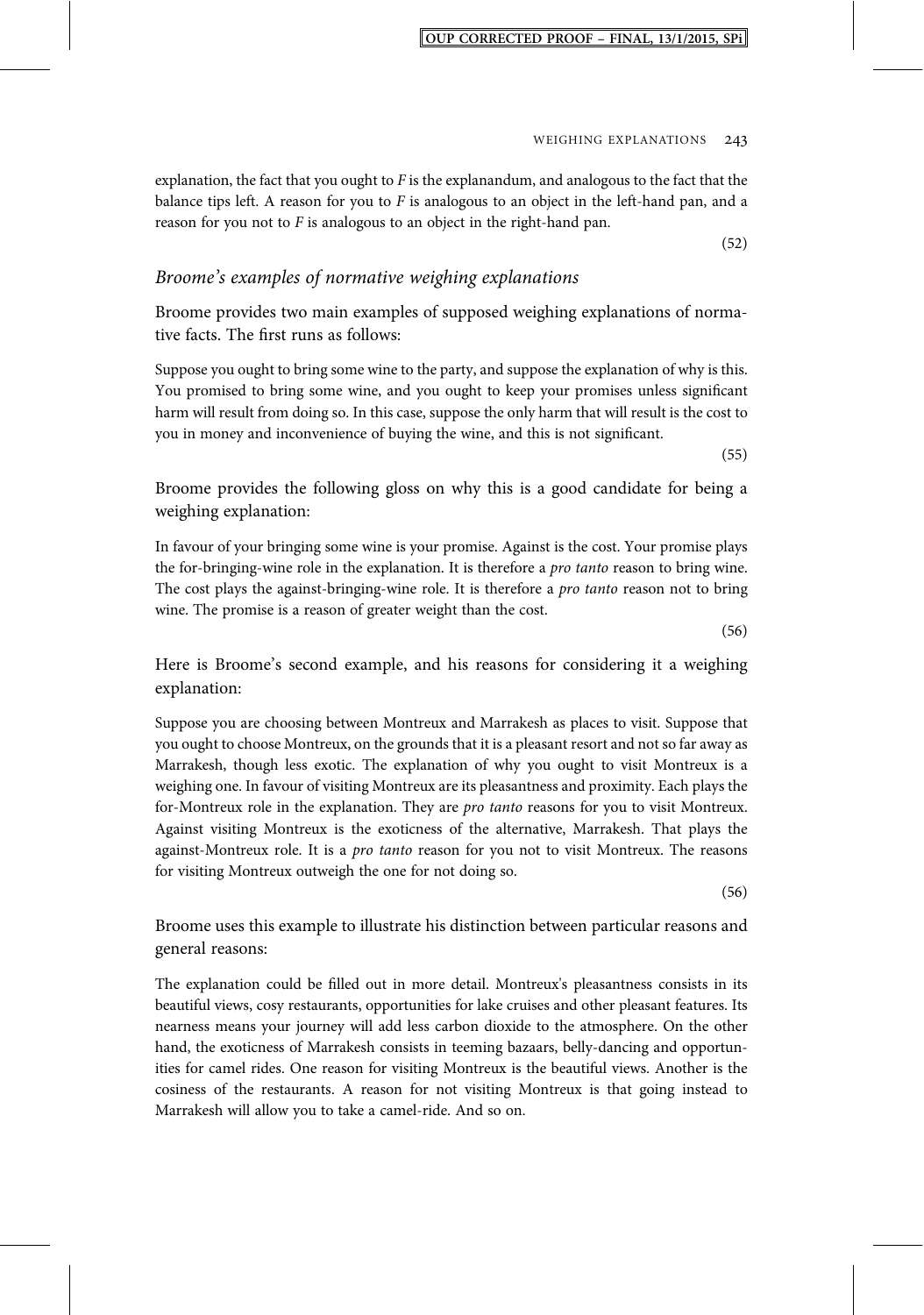Particular reasons figure in weighing explanations that are simply more detailed spellings-out of the weighing explanations which feature general reasons. The former explanations are not rivals of the latter, and the particular reasons to F do not combine weights with the general reasons to  $F$  to produce a stronger case for  $F$ -ing.

#### Some other explanations

Consider the following examples of explanations of non-normative facts, not owed to Broome:

- A bridge collapses. Here are some facts that may figure in the explanation of this fact. Though the bridge was well-designed and constructed, built from suitable materials and regularly (and competently) maintained, it was overloaded with cars and lorries while being buffeted by particularly strong winds.
- Here is another example. A person dies from cancer. He succumbs to the illness because it is a particularly aggressive strain of cancer and the person's immune system is compromised. He dies despite the fact that the cancer was noticed early on, and the person is treated with often-effective radiotherapy and chemotherapy.
- A third example runs as follows. Someone loses a 100 m sprint Olympic final. She loses because she faces a tough opponent (who wins) and is not very good at handling extreme stress. She had a good chance of winning, however, because she is capable of running faster than her opponent, she prepared well for the race, and she was more motivated to win than anyone.

In the above cases, explanations are offered for various non-normative facts. Interestingly, these explanations are structurally similar to Broome's own examples of supposed weighing explanations of normative facts in at least four ways.

First, in our examples, we can identify facts that, in some sense, play the "forthe-explanandum" role and those that play the "against-the-explanandum" role. Consider the first example. The fact to be explained is that a certain bridge collapses. Some of those facts mentioned in the explanation clearly contribute to the obtaining of this fact—the bridge is heavily weighed down with vehicles; the wind is extremely high. These facts can be considered the "for the bridge collapsing" facts. The other facts mentioned (that the bridge is well designed, constructed, and maintained, etc.), play the "against the bridge collapsing role". These facts might typically explain why the bridge stays up. They are also facts that create an expectation that the bridge will stay up, and which thus create the need for an explanation of why it does not.

Similar points apply to the other two examples. The cancer's aggressiveness and the man's compromised immune system play the for-dying role in the explanation of his death, while the early diagnosis and excellent medical care play the against-dying role. The athlete's speed and well-preparedness play the against-losing role, and the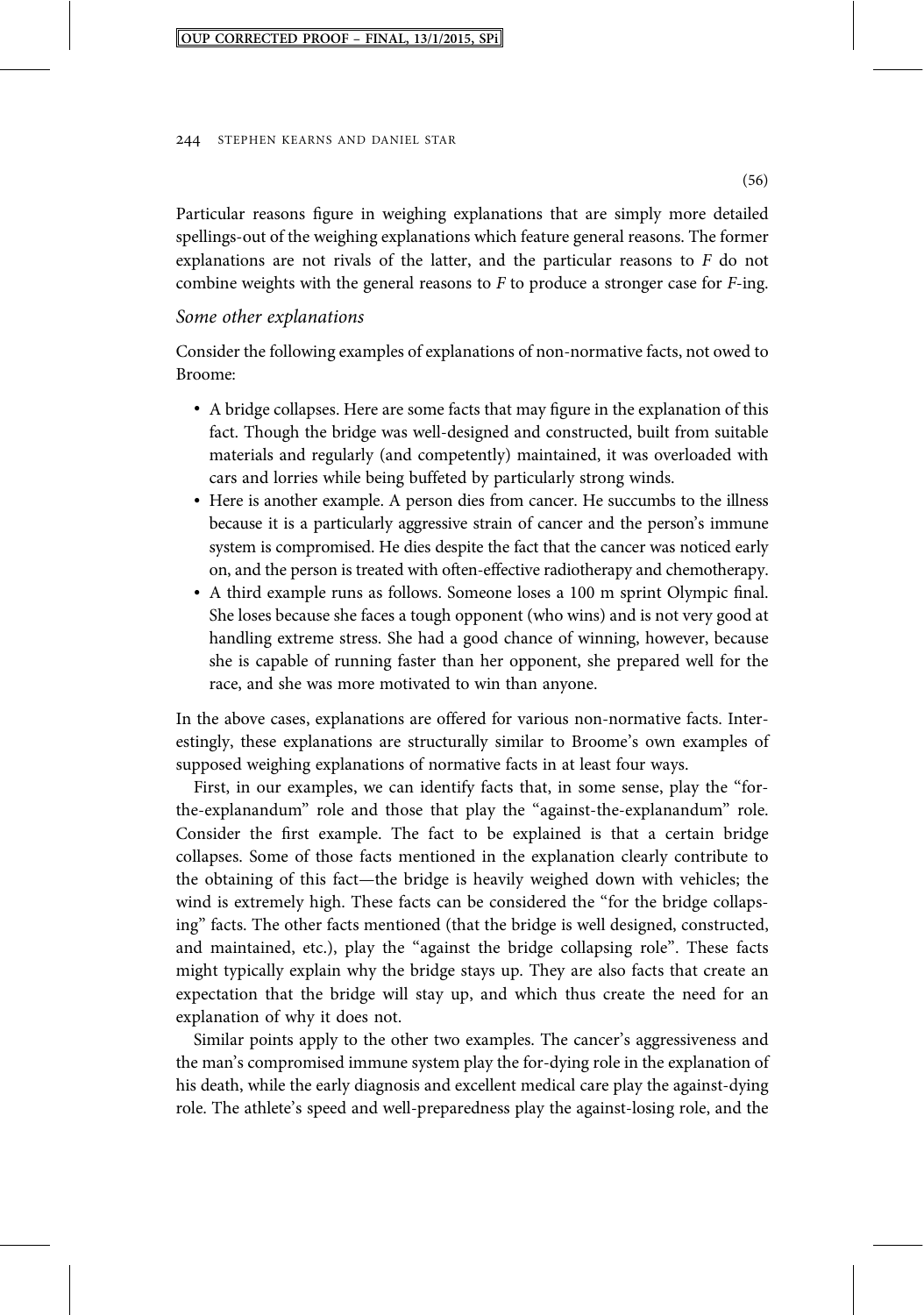nervousness plays the for-losing role. The parallels with Broome's examples are obvious—he too identifies for- and against-roles for the facts that constitute explanations of normative facts.

Second, there is also a sense is which the for- (or against-) facts may "win." The sprinter does in fact lose the race, so the for-losing facts "win out" over the againstlosing facts. We may, if we like, express this by saying that the for-losing facts outweighed the against-losing facts (though we explore below how useful it really is to think of these explanations as weighing explanations). Again, this closely resembles Broome's examples.

Third, the explanations of our non-normative facts frequently concern quantities of various kinds, and these quantities often make a difference to which fact obtains. The for-dying facts in the second example include the aggressiveness of the cancer and the weak immune system of the man. The for-collapsing facts in the first example concern the strength of the wind and the weight of the load on the bridge. This parallels Broome's examples. The against-buying-the-wine facts in his first example concern the cost of the wine and the inconvenience that buying it causes. Both inconvenience and cost come in degrees (a cost may be low, high, reasonable, or exorbitant), and their degrees may affect whether one should buy the wine or not. The for-choosing-Montreux facts in Broome's second example include Montreux's relative proximity, the degree of which plays a crucial role in Broome's weighing explanation.

Fourth, Broome's distinction between general and particular reasons finds a parallel in our examples. Take the third case above. We may fill out the explanation for the sprinter's loss in more detail:

The sprinter's training regime, as recommended by top fitness experts, consisted in 90 minute workouts that concentrated on improving her explosive power and maintaining her core strength. Her personal best in previous competitions was 0.1 seconds better than her strongest competitor. Furthermore, she very much wanted to win the race to honor the memory of her father, who was also a sprinter and had died recently. On the other hand, she has consistently found that the more prominent the competition in which she races, the more she feels the pressure. In the past this has led to false-starts. In this (highly prestigious) race, she overcompensates and has a slow start. Though she gains on the eventual winner near the end of the race, she cannot reach her and comes second.

The above explanation simply spells out the original explanation. The above explanation of the loss does not rival our first explanation. Nor do the more detailed facts combine weight with the less specific facts to create stronger explanations.

### Are our examples weighing explanations?

We have seen that the examples we give above are similar in various ways to Broome's examples of supposed normative weighing explanations. This raises the question of whether our examples are weighing explanations. That is, are they suitably analogous to mechanical weighing explanations?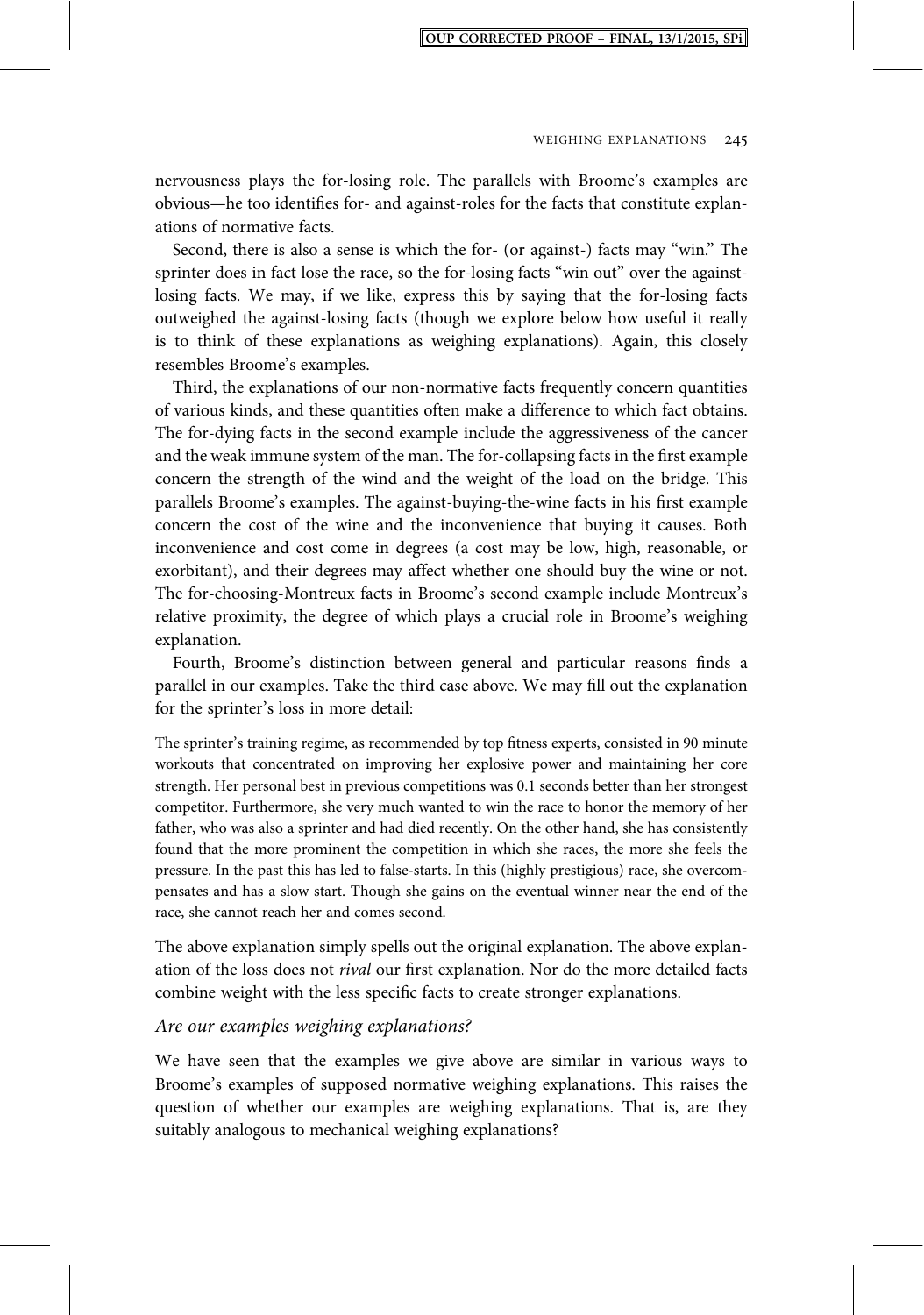To help us discover whether they are, let's consider what Broome says about some essential elements of normative weighing explanations:

These are some features that are essential to a weighing explanation of why you ought to F. The explanation must include one or more *pro tanto* reasons, either for you to  $F$  or for you not to  $F$ . Each of these reasons must be associated with something that is identified as its "weight". The reasons and their weights play a characteristic role in the explanation. The role is that the weights of the reasons on each side are combined together in some way, and whether or not you ought to F is determined by the combined weights on either side.

(52)

The important points are that the facts involved in weighing explanations have weights (both for the explanandum and against it), and these weights combine with each other in such a way that the facts that favor the (true) explanandum outweigh the facts against it.<sup>15</sup>

The major disanalogy between weighing explanations, as Broome describes them, and our explanations is that, though the facts in our explanations often involve quantities of certain types—quantities, furthermore, that play crucial roles in these explanations (as described in the previous section)—the facts involved do not have anything readily identifiable as weights.

Consider our second example (the same general points apply to our other examples). The aggressiveness of the cancer, the weakness of the immune system, the earliness of detection, and the excellence of the treatment all play a role in explaining the death of the patient. However, the quantities involved in the fordying facts do not together produce a combined weight that outweighs the quantities involved in the against-dying facts. (If they did, presumably such a special quantity would be of great interest to medical science.) Rather than having weights that combine and are then set against each other, the for- and against-dying facts in the explanation of the man's death play different roles.<sup>16</sup>

The job done by the for-dying facts in explaining the man's death is fairly clear. Cancer, particularly aggressive strains, greatly increase the chances of death, especially in patients with compromised immune systems. The exact physical mechanisms of how this happens are relatively well understood. The for-dying facts really do explain (bring it about, cause, etc.) the man's death.

 $^{\rm 15}$  A careful reader will notice that we are using the language of facts when talking of reasons, and that Broome views this as a perhaps optional "regimentation". However, he also believes this regimentation is "harmless" (48), and he generally sticks to it, so we take it that there is nothing problematic with focusing

<sup>16</sup> It might be claimed that insofar as medical science makes use of data gathered concerning the probabilities of various outcomes occurring, given various conditions, it makes use of data that can be weighed. This may be so, but understanding weights in terms of probabilities leads to our conception of reasons as evidence, and cannot help Broome here (assuming he wishes to reject our account of reasons, as we believe he does).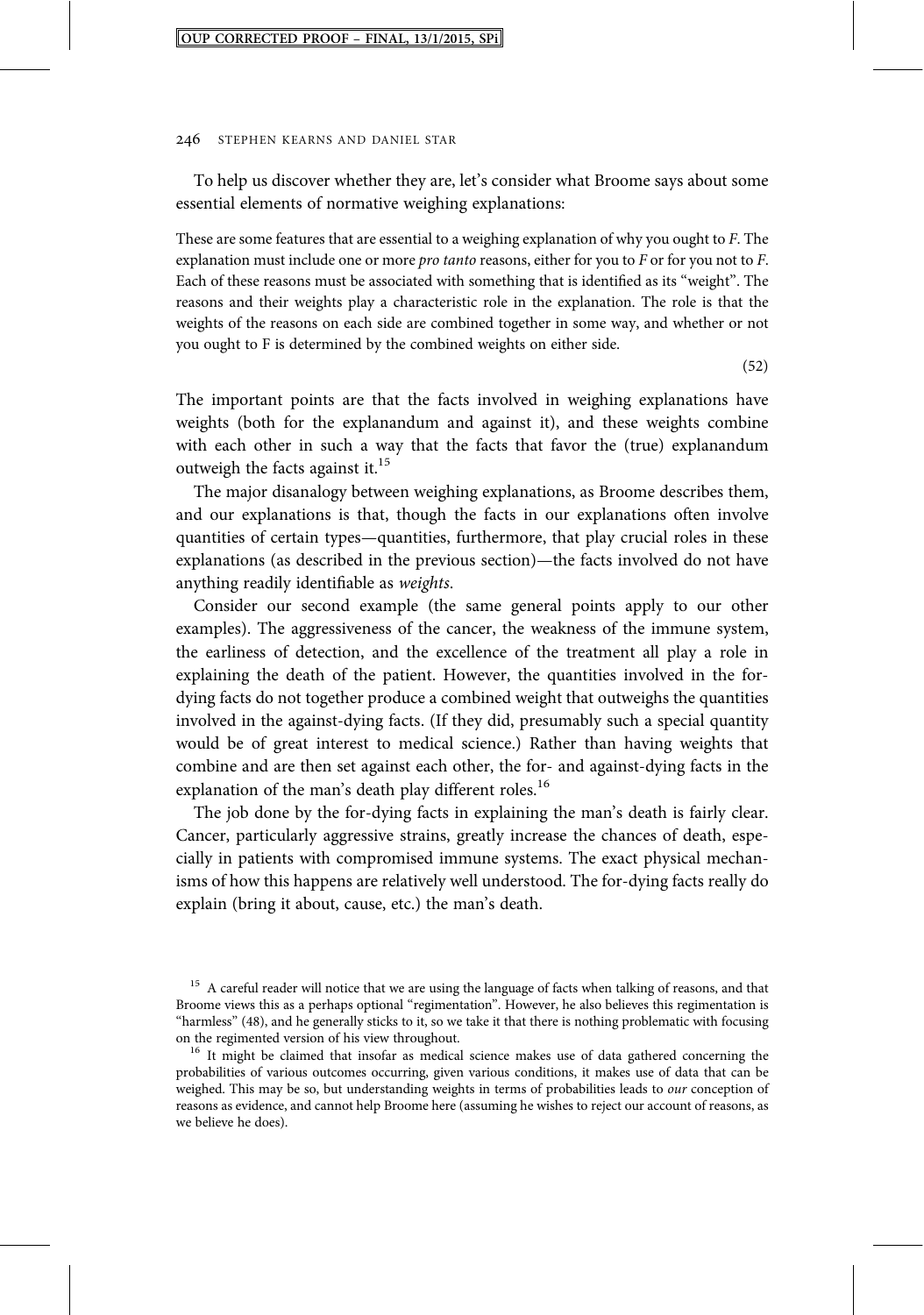What of the (losing) against-dying facts? What is their role in the explanation of the man's death? We think there at least four main roles. First, such facts do play a background causal role in the man's death (just as do the fact the man was born, that he eats a certain diet, and that he is subject to the Earth's gravitational pull). These facts concern various physical processes. Such processes, and their interaction with the processes involved in the for-dying facts, help bring about the man's death. (Question: Is this enough to make such facts causes of the man's death? Answer: We don't know. If they are causes, they are to the same extent that the man's birth and attraction to the Earth are. They are certainly not salient causes. They also presumably do not bear the following counterfactual relation to the man's death: were these facts to be false, the man's death would not have occurred. Nor indeed, do these facts increase the probability of the man's death relative to a suitably chosen alternative scenario.)

Second, the against-dying facts (or facts of the same type) very often do explain why someone does not die of cancer. Many people do survive cancer thanks to early detection and suitably administered chemotherapy and radiotherapy. Part of what makes these facts against-dying facts is precisely that similar facts do prevent people dying, and, indeed, these very facts could have prevented the man from dying. They are potential explainers.

Third, the against-dying facts play an epistemic role—they lead us, when considered alone, to increase our credence that the man will live. They constitute evidence that he will. In providing such evidence, the against-dying facts create a backdrop that helps us understand the explanation of the fact that the man dies. We understand that the threat posed to him by the cancer, given his excellent medical treatment, and such like, was (for example) particularly severe, or of a certain rare type.

Fourth, and relatedly, the against-dying facts create the need for an explanation of the man's death. Given that such facts can explain the man's continuing to live, and that they constitute evidence that he will do so, this provides a context in which the fordying facts can explain why he died. In certain contexts, some facts do not cry out for explanation. These might be facts that we would expect to obtain in the normal course of events (this is not to say, of course, that such facts lack explanations, but simply that we do not go out of our way to look for them). We feel the need to explain a fact when we are provided with information that makes that fact surprising or expected to some extent. The against-dying facts in our example help provide such a context.

To generalize then: in our examples of explanations, the against-explanandum facts play four roles in such an explanation: (1) they provide background causal facts; (2) they can explain (cause, bring about, etc.) the negation of the explanandum (and similar facts often do explain their explananda); (3) they provide evidence for the negation of the explanandum; (4) they create a need for explanation of the explanandum. Conspicuous by its absence is the idea that the against-explanandum facts have weights that combine together to compete with the combined weights of the forexplanandum facts.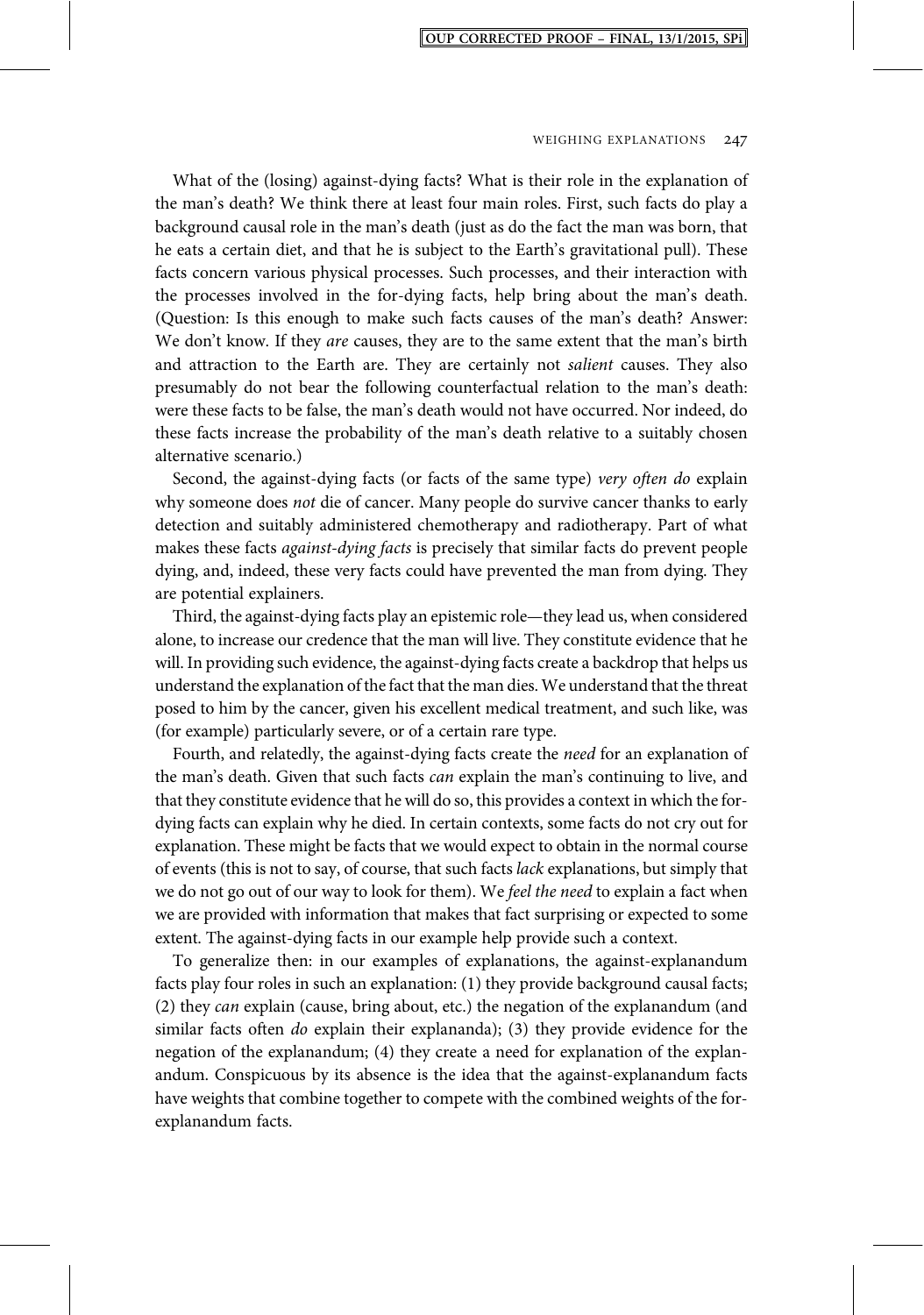#### If our explanations are not weighing explanations, then neither are Broome*'*s

In the last two sections, we defended the following claims: (1) Broome's examples of (supposed) normative weighing explanations are similar in many ways to our own examples of non-normative explanations; (2) our explanations are not weighing explanations. It does not follow from this that Broome's explanations are not weighing explanations, but it is at least rather suggestive of it. Indeed, we think this suggestion withstands scrutiny.

First, the for- $F$  and against- $F$  facts in Broome's normative explanations play broadly the same four roles as the for-explanandum and against-explanandum roles in our explanations. Such roles do not call for the idea of weights that such facts have and that combine or outweigh the weights of other facts. Given this, unless there is some further reason to attribute such weights to Broome's for-F and against-F facts, we already have an adequate (if rough) account of how such facts figure in the type of normative explanations that Broome highlights. Appealing to the weights of such facts is superfluous.

Take Broome's first example (the same points apply to his second example too). That you promised to take the wine, and that your doing so is not terribly onerous, rather straightforwardly explain why you ought to do so. The role of these for-takingthe-wine facts is to explain why (make it the case that; ground the fact that) you ought to take the wine. The against-taking-wine-facts that Broome considers are the (modest) cost of the wine and the (slight) inconvenience buying it causes you. These facts play an explanatory background role—they, together with the for-taking-thewine facts and many other facts (such as the continuing existence of off-licenses and your own birth), are part of a scenario which suffices for the fact that you ought to take the wine. The against-taking-the-wine facts too can explain, in different scenarios, why it is not the case that you ought to take the wine. They also serve as evidence that it is permissible not to take the wine (and even, perhaps, evidence that you ought not to take the wine), and they create a context in which an explanation of why you should indeed take the wine is called for. In short we can explain the role of these facts in Broome's explanations without invoking the idea that they have weights that combine or compete with the weights of other facts.<sup>17</sup>

Second, just as there is no clear way of combining the various quantities involved in the facts in our non-normative explanations into one quantity analogous to a weight, there is no clear way of translating the various quantities involved in the facts in Broome's normative explanations into one quantity analogous to a weight. Consider Broome's second example. The pleasantness of Montreux and its proximity do not plausibly combine into one quantity—a weight—that can outweigh the weight

 $17$  By this we mean that it is possible to give a plausible account of Broome's examples of normative explanations, according to which the facts that Broome says explain why you ought to bring the bottle, or go to Montreux, do their explanatory work without possessing weights. Of course, Broome's own account of how these facts explain normative facts does appeal to weights.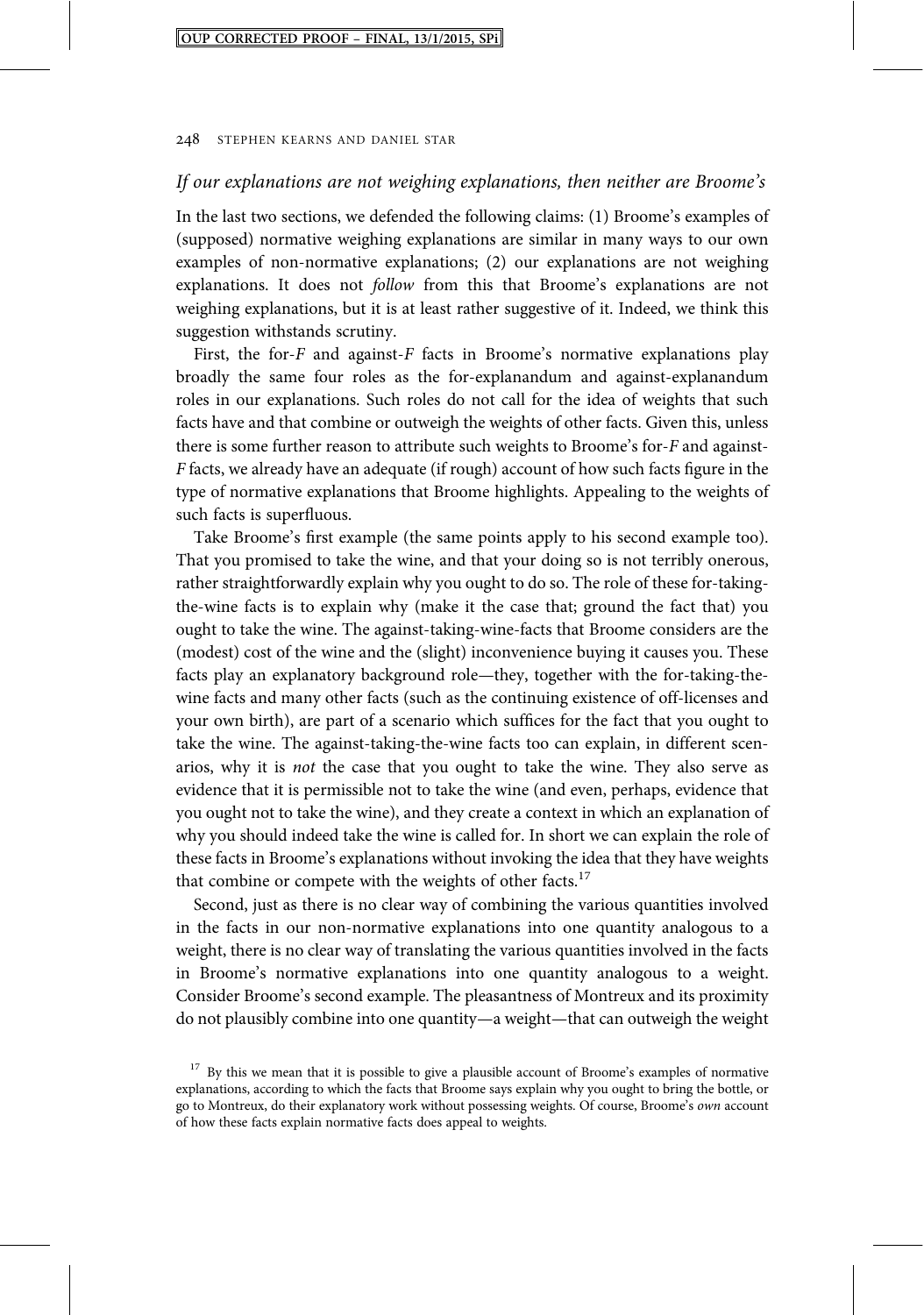that is (somehow) determined by the exoticness of Marrakesh and thus make it the case that you ought to holiday in Montreux. Clearly such quantities do play an important role in explaining what you ought to do, but they do not do so via a generic one-size-fits all quantity.<sup>18</sup>

Might Broome here appeal to value as being such a quantity? It is not clear he can. First, Broome is open to the possibility that value should be understood in terms of reasons, having defended this option in print previously, and thus might not wish to appeal to value to help analyze reasons (57–8). Second, given the possibility of there being incommensurable values (something Broome is also explicitly open to), there is no singular quantity of value that can be straightforwardly measured. Third, and most importantly, value is a quantity assigned to actions and consequences of actions, not to the facts that explain why these actions ought to be performed. Given this, value cannot be the quantity called "weight" that plays the roles Broome assigns it.

#### Where to go from here?

We have argued that Broome's normative explanations are not weighing explanations, as they are more akin to our non-normative explanations, which are not weighing explanations. What kind of responses are open to Broome? We think there are at least four.

First, Broome may concede that his examples are not weighing explanations, but this is merely because he chose the wrong examples. Broome gave himself this wriggle-room by saying that he does "not wish to assert that any particular weighing explanations are genuine" (55). He may insist that there are indeed normative weighing explanations and that reasons can be analyzed in terms of them. The problem with this approach is that Broome's examples are paradigm cases of normative explanations (this is, no doubt, why Broome chose them). If even these types of explanations do not count as normative weighing explanations then it is doubtful that any do.

Second, Broome may say that while his cases are indeed analogous to ours, our cases are indeed (non-normative) weighing explanations. The for-explanandum facts in our cases really do possess weights that combine and are then set against the combined weight of the against-explanandum facts. But, again, aside from this idea being implausible on its face, it is superfluous given the roles we have pointed out for the for- and against-explanandum facts. What would we be adding to our understanding of such explanations by insisting upon a relatively obscure quantity possessed by these facts that is highly analogous to weight?

 $^{18}\,$  It is true that we sometimes assign exact degrees to entities in formal contexts (such as expected value, or degrees of credence) without actually being in an epistemic position to measure such degrees, or perhaps even when we doubt there are such exact degrees (rather than something fuzzier that we are modeling). The issue here, though, is not implausible metaphysical exactness, nor our epistemic limitations. Rather, we doubt there is anything useful to measure at all (however inexact or inaccessible).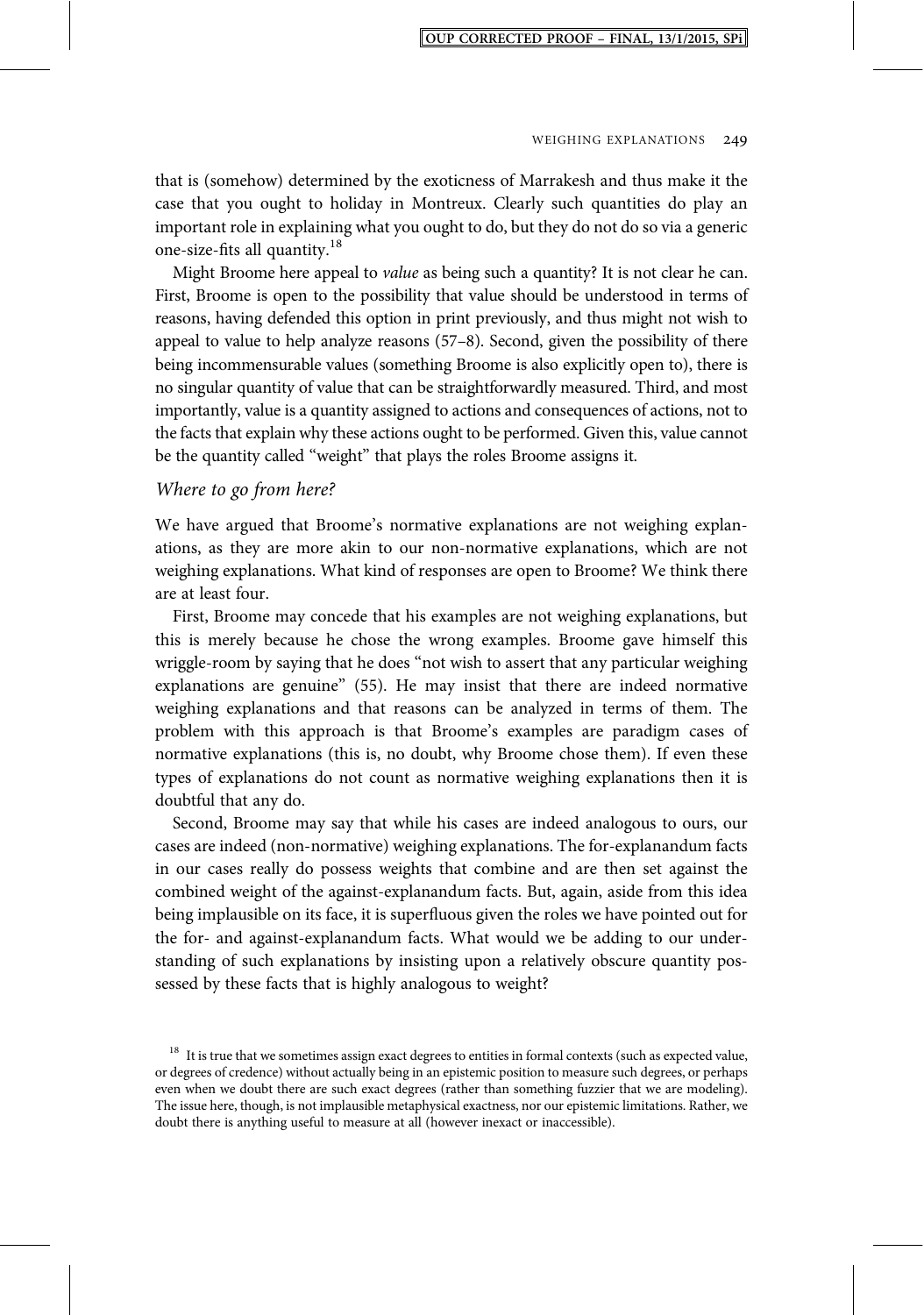Third, Broome may simply deny that his cases and ours are analogous. While we have tried to show that they are, such issues are complex and relevant similarities and differences between the cases are not immediately obvious. Perhaps Broome's forand against-F facts do not play the roles we attribute to our for- and againstexplanandum facts. We describe our case that they do above. More plausibly, Broome might reply that appeal to weights, while superfluous to account for the roles of the facts that figure in our explanations, are not superfluous to account for all the roles of the facts that figure in his. While his for- and against-F facts may indeed play the roles we suggest, they also play roles that include their having weights.

We concede that Broome's fact may play more roles than the facts that figure in our non-normative explanations. For example, it might be that the against-going-to-Montreux facts (i.e. the for-going-to-Marrakesh facts) help explain why it is somewhat regretful if you do not go to Marrakesh, or why going to Marrakesh would be a generally fine plan, or that going to Montreux is not ideal, even if something you ought to do. What we doubt is that such roles require us to assign weights to the facts that figure in Broome's normative explanations. It strikes us that everything Broome wants these facts to do can be done without their having weights.

Fourth, and lastly, Broome may concede that his explanations, like ours, are not weighing explanations, but that we are still able to analyze reasons with respect to them. That is, on this proposal, a reason to  $A$  is a fact that plays the kinds of roles we have highlighted in this chapter. To go this route, however, would be to give up the idea that reasons have weights that can combine, compete, outweigh, and so on. This, we believe Broome, would concur, would be to give up too much.

We take none of these options. Rather, we somewhat tentatively conclude that there are no normative weighing explanations and thus that it is not possible to analyze reasons with reference to them. Like Broome, we think the idea that reasons have weights is crucial to understanding the nature of reasons. In previous work (Kearns and Star 2008, 2009, amongst others), we pointed out that evidence also has weights. We hold out hope that we can understand the fact that reasons have weights as resting on the fact that reasons are a kind of evidence (and that evidence has weights). For our latest thinking on this see Kearns (forthcoming) and Star (forthcoming). Part of our reason for thinking this is precisely our skepticism concerning the supposed weights to which Broome appeals. If there are no such weights, we all have to look elsewhere.

## References

Broome, J. (2008) Reply to Southwood, Kearns and Star, and Cullity. Ethics 119: 96–108. Broome, J. (2013) Rationality through Reasoning. Chichester, UK; Malden, MA: Wiley Blackwell. Fletcher, G. (2013) A Millian objection to reasons as evidence. Utilitas 25: 417–20.

Kearns, S. (forthcoming) Bearing the weight of reasons. In Errol Lord and Barry Maguire (eds.) Weighing Reasons. Oxford University Press.